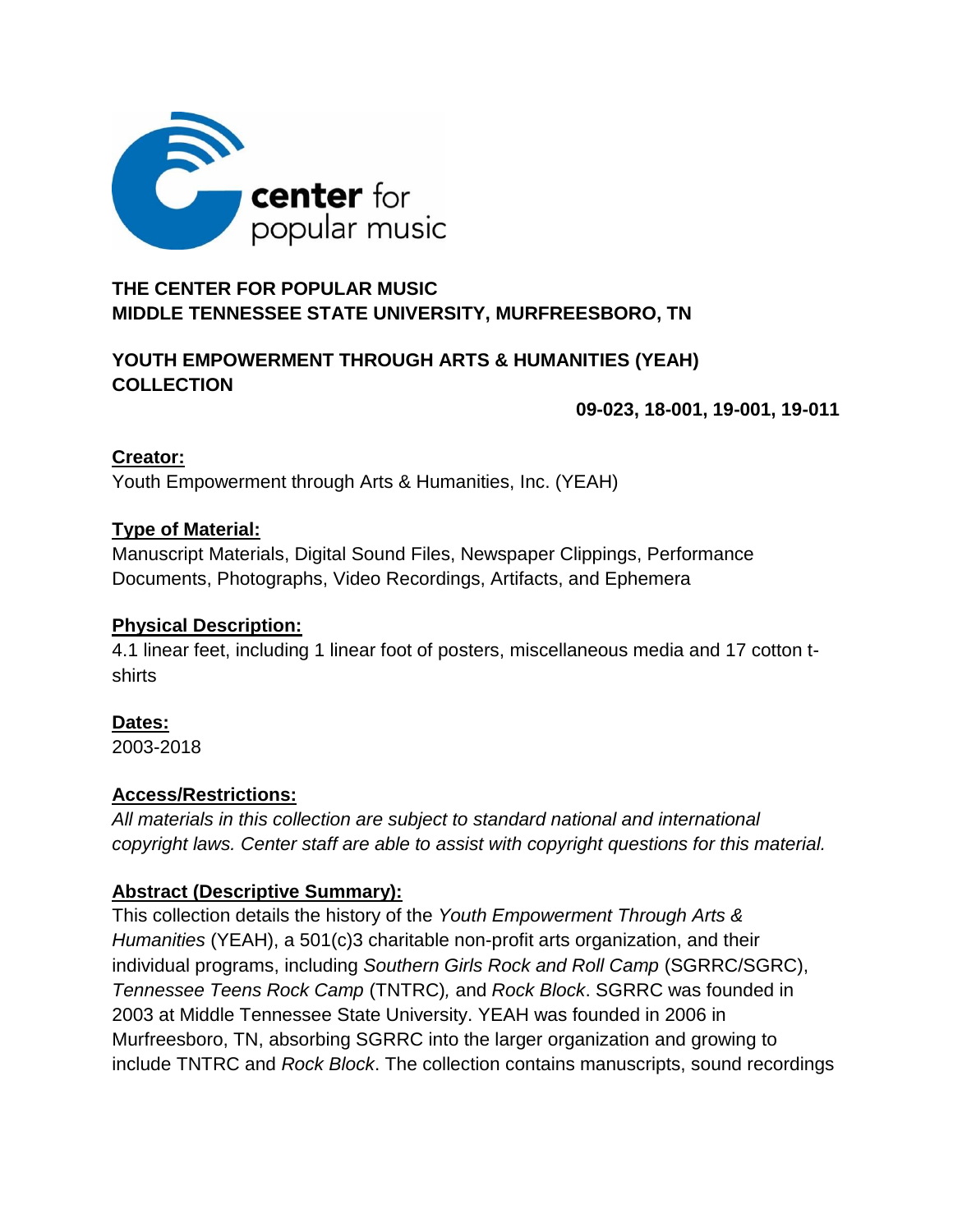and videos, promotional materials, performance documents, and commemorative materials created by or for YEAH.

#### **Provenance and Acquisition Information:**

Items were first donated to the Center for Popular Music under the name *Southern Girls Rock and Roll Collection* in May of 2010 by Kelley Anderson (the original program director). Subsequent donations were made from February of 2011 to 2014. Sarah Bandy (the most recent director of YEAH as of 2012) donated items in September of 2014 and October of 2014. CPM Graduate Assistant, Dixie Johnson, went to the YEAH offices to pick up more items. Anna Fitzgerald (an original founder of SGRRC) donated items to the collection on December 2, 2014, originally described as the Anna Fitzgerald Collection within this larger organization collection. Dixie Johnson created a retention guide for Director Sarah Bandy in 2015. YEAH volunteer and Middle Tennessee State University Archivist Donna Baker donated items in July of 2019, and Sarah Bandy donated another installment of items in September of 2019. In October of 2019, CPM Graduate Assistant, Tiffany Minton, and former YEAH employee (program director) renamed the collection, changing it to the *Youth Empowerment Through Arts & Humanities Collection* from its original name, the *Southern Girls Rock & Roll Camp Collection*. Tiffany Minton also donated manuscript items and t-shirts in October of 2019.

#### **Subject/Index Terms:**

Adolescents Summer camps Teen-age Teenagers—Development Day camps Music camps Rock and Roll Camp for Girls (Portland Or.) Camps for girls Camps for girls--Oregon Music camps--Oregon Rock music Rock and roll music Rock-n-roll music Women punk rock musicians Punk rock musicians Women alternative rock musicians Women rock musicians Rock musicians Women musicians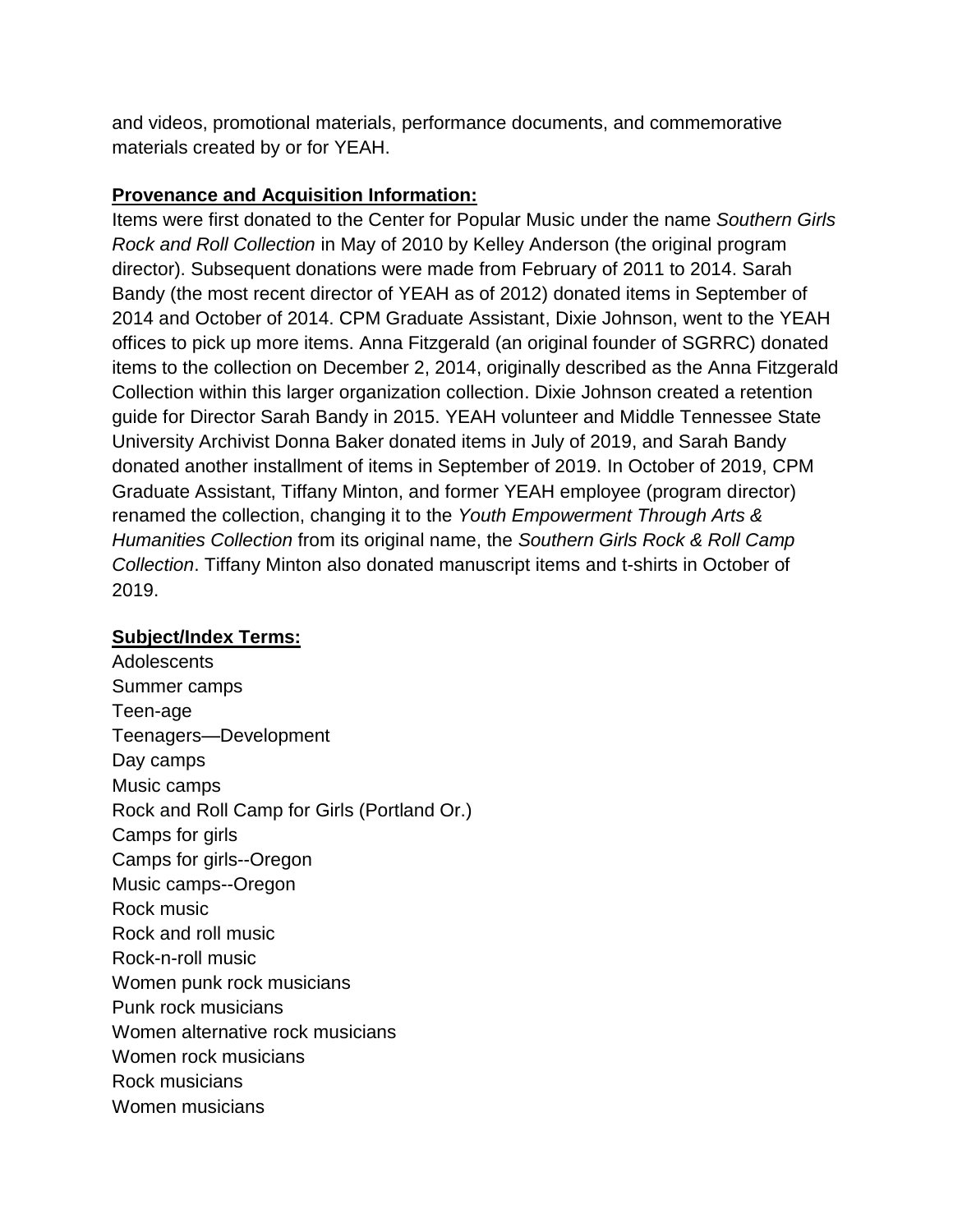Gender identity in music Gender identity--United States Feminism Feminism and music Music and feminism Third--wave feminism Girls [Children](http://id.loc.gov/authorities/subjects/sh85023418) [Females](http://id.loc.gov/authorities/subjects/sh85047734) High [school](http://id.loc.gov/authorities/subjects/sh2009006795) girls Junior high [school](http://id.loc.gov/authorities/subjects/sh2009008867) girls Mass [media](http://id.loc.gov/authorities/subjects/sh2005006809) and girls [Preteen](http://id.loc.gov/authorities/subjects/sh2015000665) girls [Teenage](http://id.loc.gov/authorities/subjects/sh85000957) girls [Tomboys](http://id.loc.gov/authorities/subjects/sh2011002322) Tennessee—Nashville Metropolitan Area Nonprofit organizations Non-profit sector Non-profits Nonprofit sector **Nonprofits** Women in nonprofit organizations Women Women—History Musicians, Women Women as musicians Women [alternative](http://id.loc.gov/authorities/subjects/sh2010014082) country musicians Women blues [musicians](http://id.loc.gov/authorities/subjects/sh96006944) Women [conductors](http://id.loc.gov/authorities/subjects/sh2001002365) (Music) Women country [musicians](http://id.loc.gov/authorities/subjects/sh93007388) Women drummers [\(Musicians\)](http://id.loc.gov/authorities/subjects/sh98000833) Women rock [musicians](http://id.loc.gov/authorities/subjects/sh92002582) [Women](http://id.loc.gov/authorities/subjects/sh85147708) singers

#### **Agency History/Biographical Sketch:**

Kelley Anderson was inspired to organize the *Southern Girls Rock and Roll Camp* after teaching guitar at the Portland, Oregon-based *Rock 'n' Roll Camp for Girls* in 2002. The SGRRC camp was designed to empower young women of Middle Tennessee through music. The camp was originally a joint program between the feminist student organization "Women for Women of Middle Tennessee State University" and the June Anderson Women's Center. In 2006, Kelley Anderson, Anna Fitzgerald, Courtney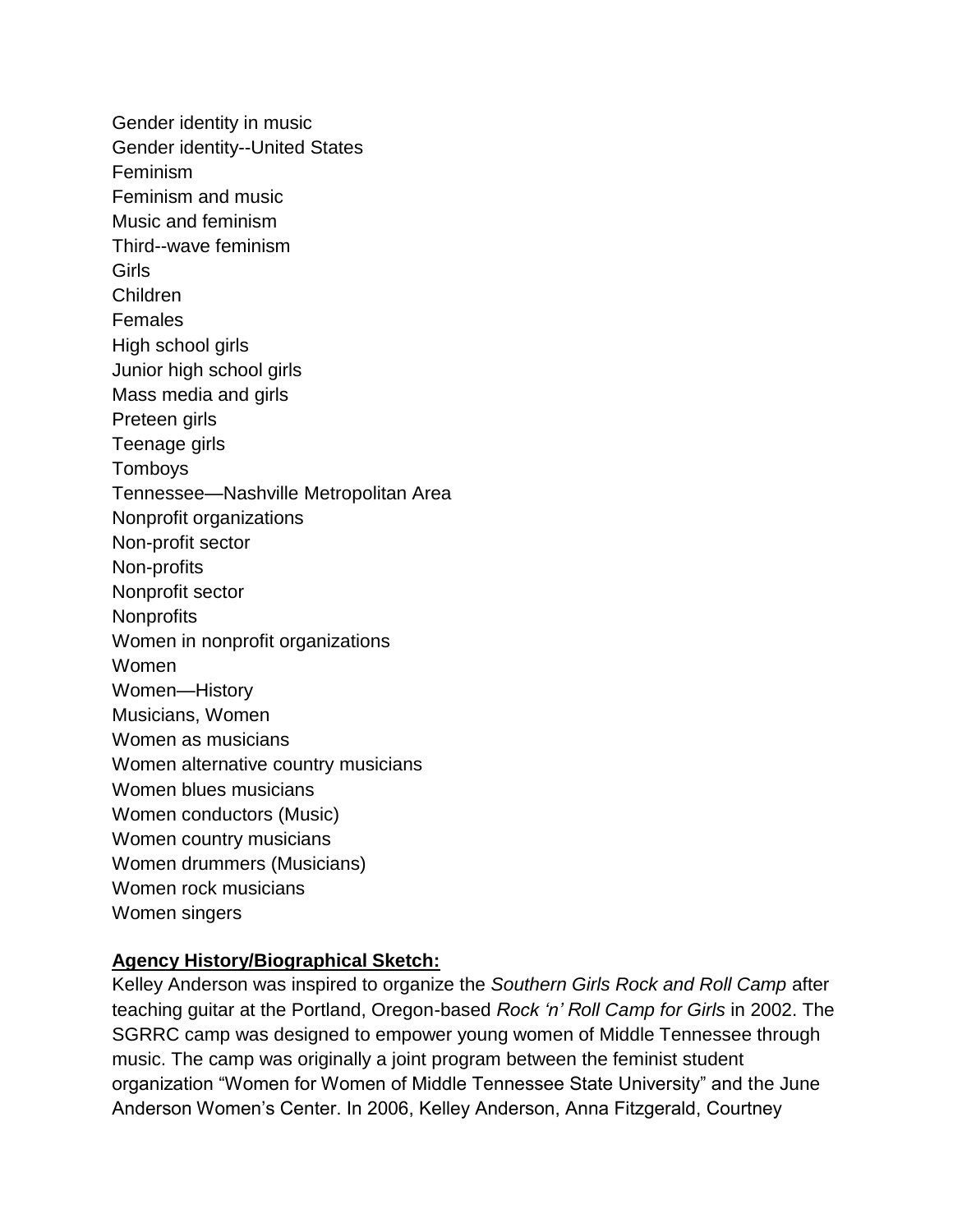Sharp, Andrew Jacks, Ryan York, and Nicole Tekulve founded Youth Empowerment Through Arts and Humanities, Inc. (YEAH), a nonprofit charitable youth arts organization based in Murfreesboro, Tennessee. YEAH then became the parent organization supporting other year-round arts programs in Murfreesboro and Nashville, including Southern Girls Rock and Roll Camp, Tennessee Teens Rock Camp, and Rock Block.

The camps occur in the summer and are 6 days in length. Students take classes in instrument instruction, in which a student may choose between guitar, bass, vocals, keyboard, or drums. On days one through five, students experience musical performance by attending a daily concert provided by local, regional and nationally recognized musicians and rehearse with the band they form, daily. Students also attend a workshop in either zine (fanzine) making, songwriting, DIY arts and crafts, screen printing, photography, recording, hip hop performance and theory, or "Music HERstory". Camp ends with a graduation ceremony. On the sixth day, campers perform their original music or cover song in a public showcase.

### **Scope and Content:**

This collection consists of digital materials (audio/visual) and five boxes of materials, including promotional materials (posters, flyers, and other ephemera), published materials (newspaper clippings, press articles), and administrative records (2003-2014, 2018) and camp created materials (photographs, zines, t-shirts and other manuscripts). The collection details the history of YEAH. These materials were created and donated by the YEAH institution, and former employees.

### **Arrangement:**

In the absence of a true original order, the collection is arranged into 4 series by nature of materials and organized within each box by date. The box lists below are not comprehensive, but most accurately depict the contents list as of October 2019.

Promotional Materials – posters, artifacts, ephemera (Box 1) Published Materials – newspaper clippings, press articles (Box 2) Administrative Records – records, business, and administrative manuscripts ranging from (2003 – 2014, 2018) (Box 3) Administrative Records – Digital files, DVD-R, CD-R (Box 4) Camp Created Materials – photographs, zines, playbills, and other related manuscripts  $(2003 - 2019)$  (Box 5) Camp Created Materials – t-shirts (Box 6)

In 2019, CPM Graduate Assistant, Tiffany Minton, and former YEAH employee (program director) renamed the collection, changing it to the *Youth Empowerment*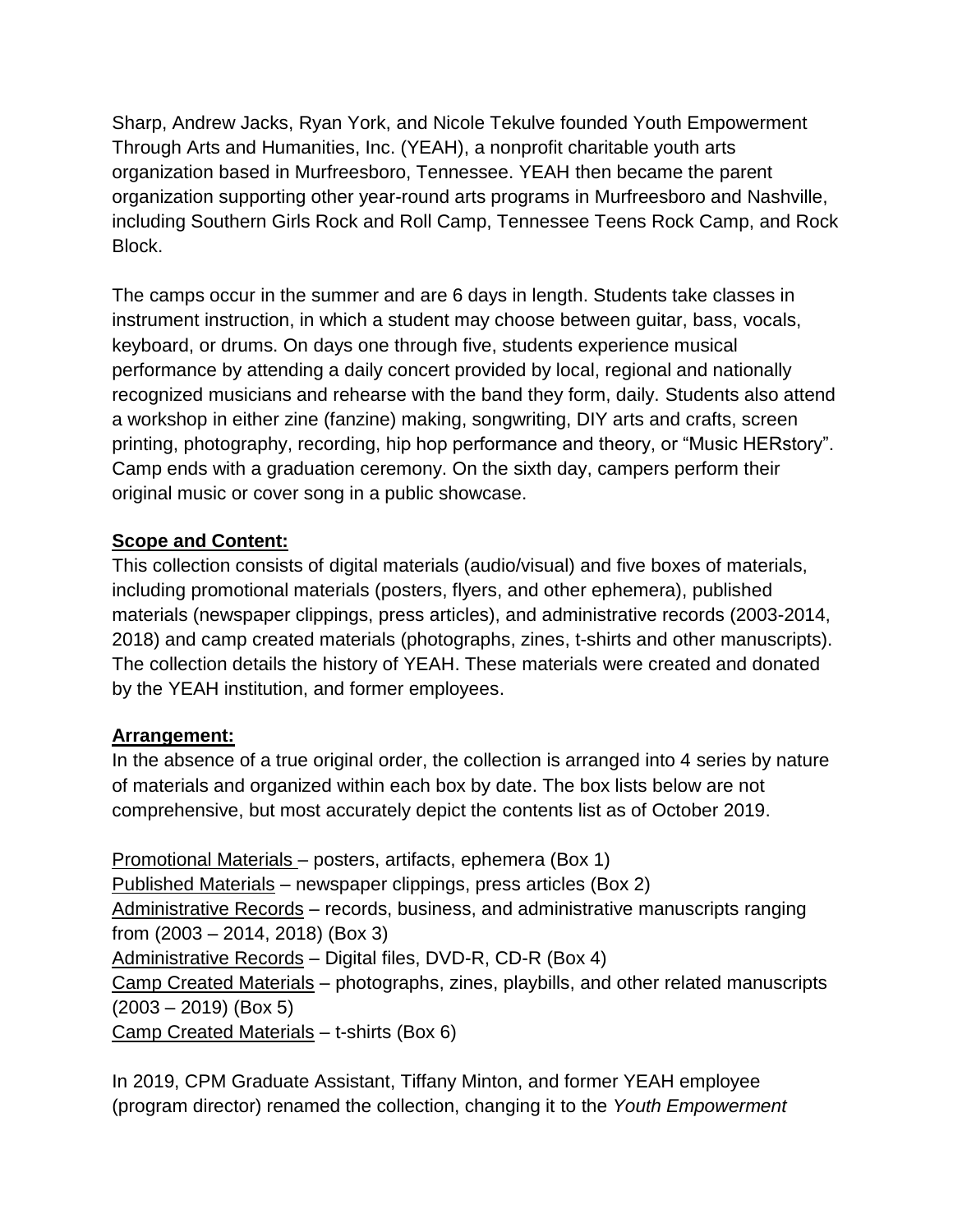*Through Arts & Humanities Collection* from its original name, the *Southern Girls Rock & Roll Camp Collection*. Minton rearranged the collection, dispersing the contents of the Anna Fitzgerald Collection (originally Box 4) into the appropriate folders and boxes. Minton removed items from Box 3 (*Institutional Records*), renamed it *Administrative Records*, and created 2 boxes (Boxes 3 and 4) of administrative materials. Minton also created Boxes 5 and 6 titled *Camp Created Materials* to house the new content added by recent donations.

The contents of the original Anna Fitzgerald Collection contain audio/visual materials which have been digitized and are housed on the CPM server.

# **Collection Contents (Folder/Box List):**

**Box # Description**

### **Box 1 Promotional Materials**

2019

- She's A Rebel V Playbill, (February 16; Cannery Ballroom; Tiffany Minton, Heather Moulder, Amy Smith); 1, color

### 2017

- Live at Third Man Records YEAH Rocks Tennessee Teens Rock Camp Showcase ticket; 2, color

- Live at Third Man Records YEAH Rocks Southern Girls Rock Camp Showcase ticket; 1, color

# 2016

- She's A Rebel 2 Playbill, (February 26; Third & Lindsley; Jessi Zazu, Olivia Scibelli, The Gambler, Tiffany Minton, Sarah Bandy); 1, color

- A Very Haunted Halloween SGRRC Benefit flyer; 1, color

2015

- Children of the Revolution a Tribute to T.Rex, (YEAH/Broken Hip Records, CD); 1

# 2014

- SGRRC Showcase poster official, (Central Magnet School, Murfreesboro; July 26); 2, color

- SGRRC Sign up flyer; 2, color

# 2012

- SGRRC Showcase poster official, Hatch; (MTSU, Murfreesboro; July 28); 1, color

- Screen print by unidentified camper; (Krisy); color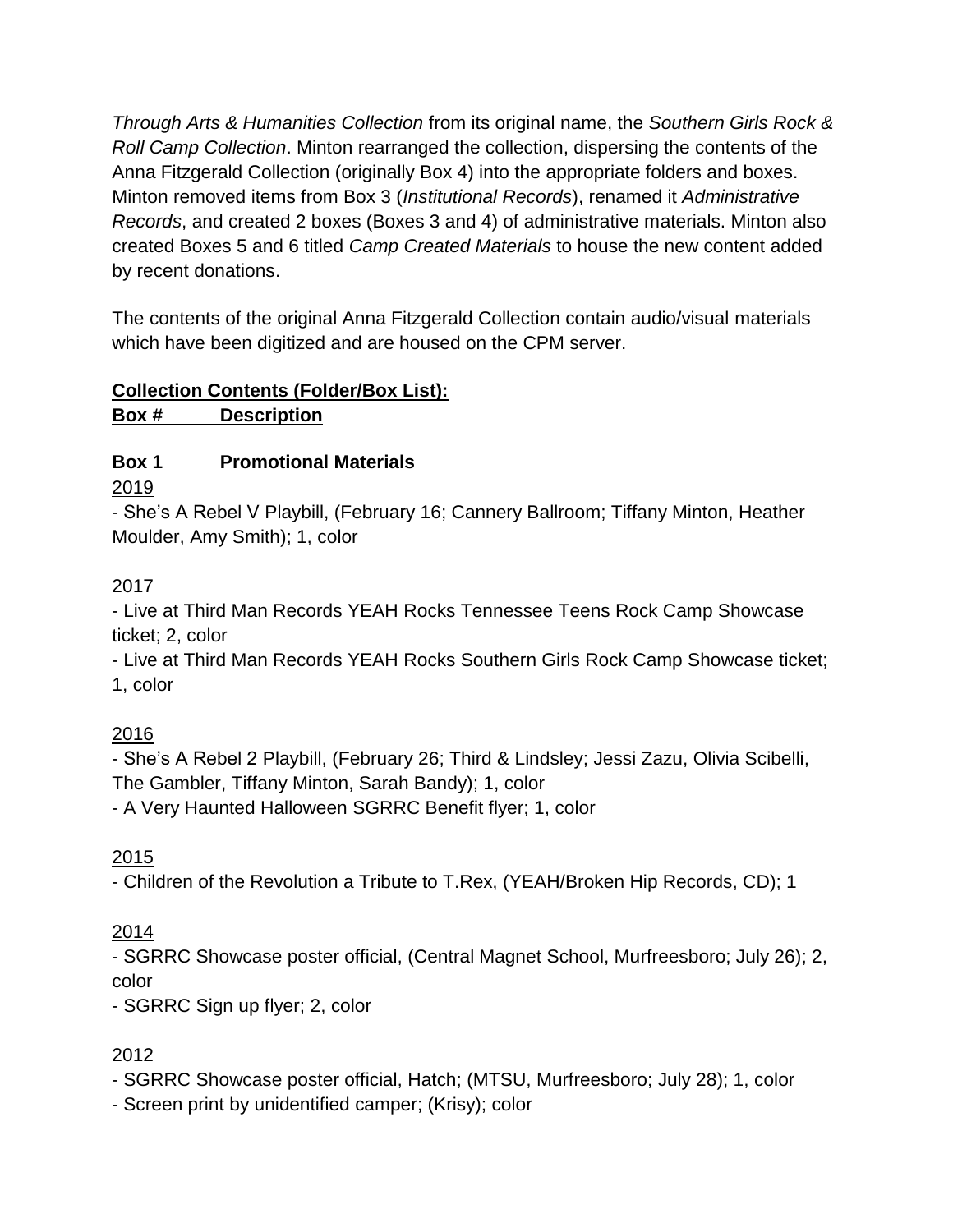- Girls' Rock Camp 2012 guitar pick; 1

# 2011

- YEAH show, all-ages; (Protomen, Bows & Arrows, Mom and Dad, WMTS DJ Lexik; The Walnut House; March 18); 1, color; 1 b/w

- YEAH show, all-ages; (Jeff the Brotherhood, Mom and Dad, Seafood Hotline; The Walnut House; Nov 4); 2, color

- YEAH registration poster, presents 2011 Summer of Rock 'n Roll; 2

- YEAH and The CATT show; (First Annual Zombie Prom; Uncorked on The Square; Oct 22); 1, color

### 2010

- SGRRC Showcase poster official; (Siegel High School Auditorium, Murfreesboro; July 31); 2, color

- SGRRC Ad; (take the power back; July 30); 1, color

- SGRRC Sign up flyer; 1, b/w

- SGRRC Benefit Show flyer; (Trophy Wife, Hanzelle; Wall Street; Murfreesboro; May 21, 2010); 1, color

### 2009

- SGRRC Sign up flyer; 2, b/w

- SGRRC Sign up flyer (med); 1, b/w

- Jeff the brotherhood, natural child, heavy cream show

### 2008

- SGRRC Showcase poster official; (Hutchison School, Memphis; Aug 9); 3, color

- SGRRC Showcase poster official (8.5x11); (Hutchison School, Memphis; Aug 9); 1, color

- SGRRC Showcase ticket official; (Hutchison School, Memphis; Aug 9); 2, color

- SGRRC Book Tour; (SGRCC Showcase DVD Screening, readings by contributors; Linebaugh Public Library; Nov 2); 1, color

- Postcard for Girls Rock! movie

- SGRRC Volunteer Workshop; June 4; 2, b/w

- SGRRC Presents/Benefit; (Slack, The Bubblegum Complex, The Reverbians; The Red Rose; April 26);2, b/w, 1 b/w (handbill)

- SGRRC Showcase ticket (MTSU, Tucker Theatre, July 19, 2008); 2, color

-YEAH social event flyer (Murfreesboro, Belle House, April 25, 2008); 9, color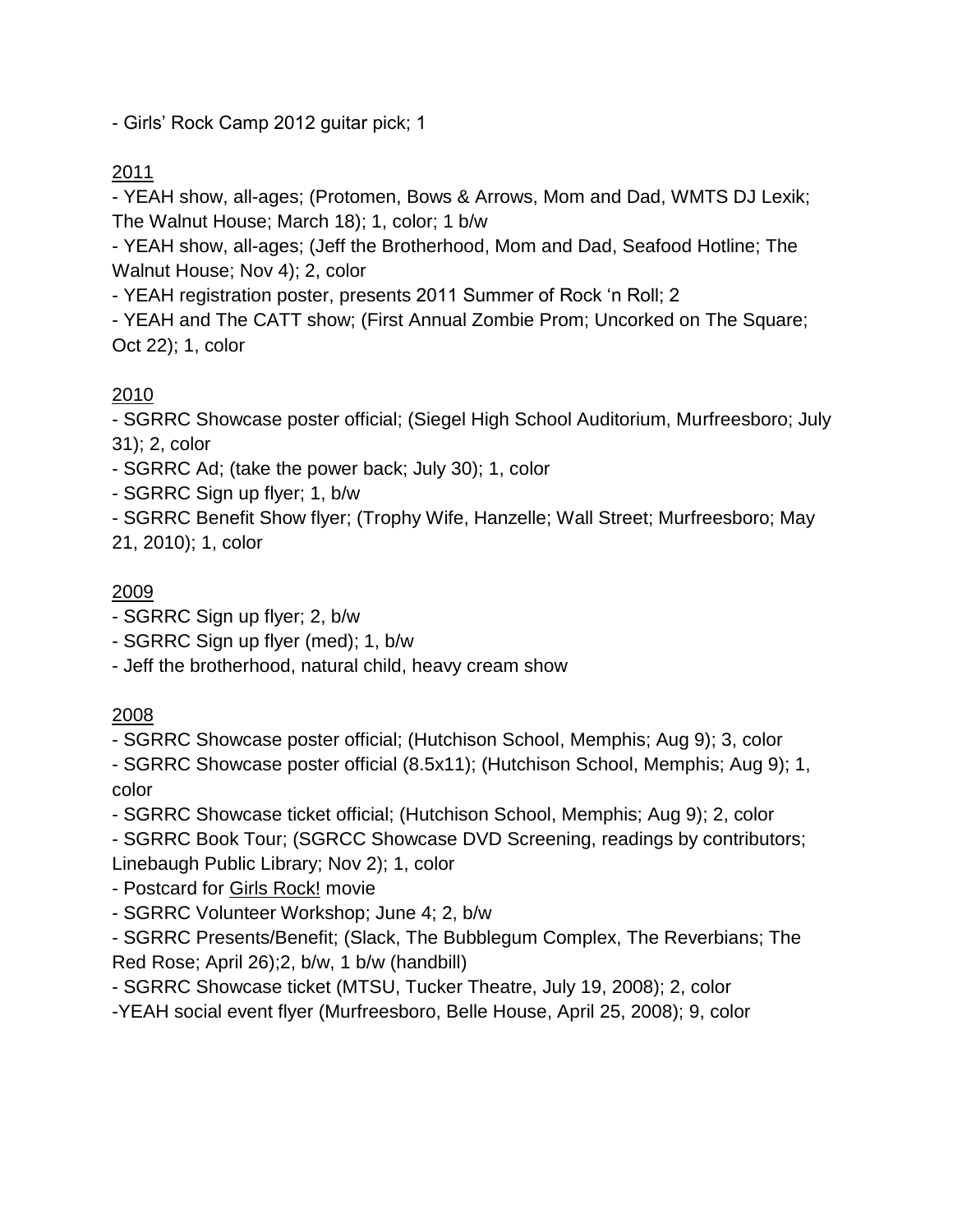- SGRRC Showcase poster official; (Large); (Gibson Guitar Factory, Memphis; June 23); 1, color

- SGRRC Showcase poster official; (Medium); (MTSU, Murfreesboro; July 21); 4, color

- SGRRC Showcase poster official; (Medium); (MTSU, Murfreesboro; July 21); 1, b/w

- SGRRC Showcase poster official; (8.5x11); (MTSU, Murfreesboro; July 21); 2, b/w

- SGRRC Showcase poster official; (handbill); (MTSU, Murfreesboro; July 21); 2, b/w

- SGRRC informational handbill

- SGRRC Showcase poster camper-made; (Small); (MTSU, Murfreesboro; July 21); 10, color

- SGRRC Documentary Screening; (Belcourt Theatre; Aug 21); 1, b/w

# 2006

- Flyer and stand for "LadyFest; Music City; A Celebration of Music Made By Women; October 20 and 21); covered in 10 commemorative pins

- SGRRC Showcase poster official (Large); (MTSU, Murfreesboro; Aug 5; two colorways); 3, color

- SGRRC Showcase poster official; (Medium); (MTSU, Murfreesboro; Aug 5); color

- SGRRC Showcase poster official; (Small); (MTSU, Murfreesboro; Aug 5); color

- SGRRC Showcase poster official; (handbill); (MTSU, Murfreesboro; Aug 5); 3, b/w

- Ladyfest Show Poster; (Partyline, Forget Cassette, The Trampskirts; Exit/In; Oct 21); 2, b/w

- SGRRC Presents/Benefit; (8.5x11); (Happy Birthday Amy, A Poet Named Revolver; The 5 Spot; July 20); 2, b/w

- SGRRC Showcase ticket official; (MTSU, Murfreesboro; Aug 5); 10, color

- SGRRC Meet and Greet postcard; 2, color

- Ladyfest tickets; (October 20-21, 2006); 2, color

- Ladyfest handbill; (Partyline, Forget Cassette, The Trampskirts; Exit/In; Oct 20-21, 2006); 1, color

- Ladyfest handwritten merchandise sign; 1, color

- Ladyfest playbill; (October 20-21, 2006); 1, color

- Ladyfest playbill; (October 20-21, 2006); 1, b/w copy

# 2005

- SGRRC Presents/Benefit; (Trauma Team, The Emigration Plan, Atomic Blonde; The 5 Spot; April 23); 3, b/w, 1 color, 1 color (sm)

- SGRRC Showcase poster official; (MTSU, Murfreesboro; Aug 6); 3, b/w

- SGRRC Showcase poster official medium; (MTSU, Murfreesboro; Aug 6); 2, b/w

- SGRRC Presents/Benefit; (Live Rock and Roll Karaoke, The Punk Rock Party Band;

The 5 Spot; May 28); 14, color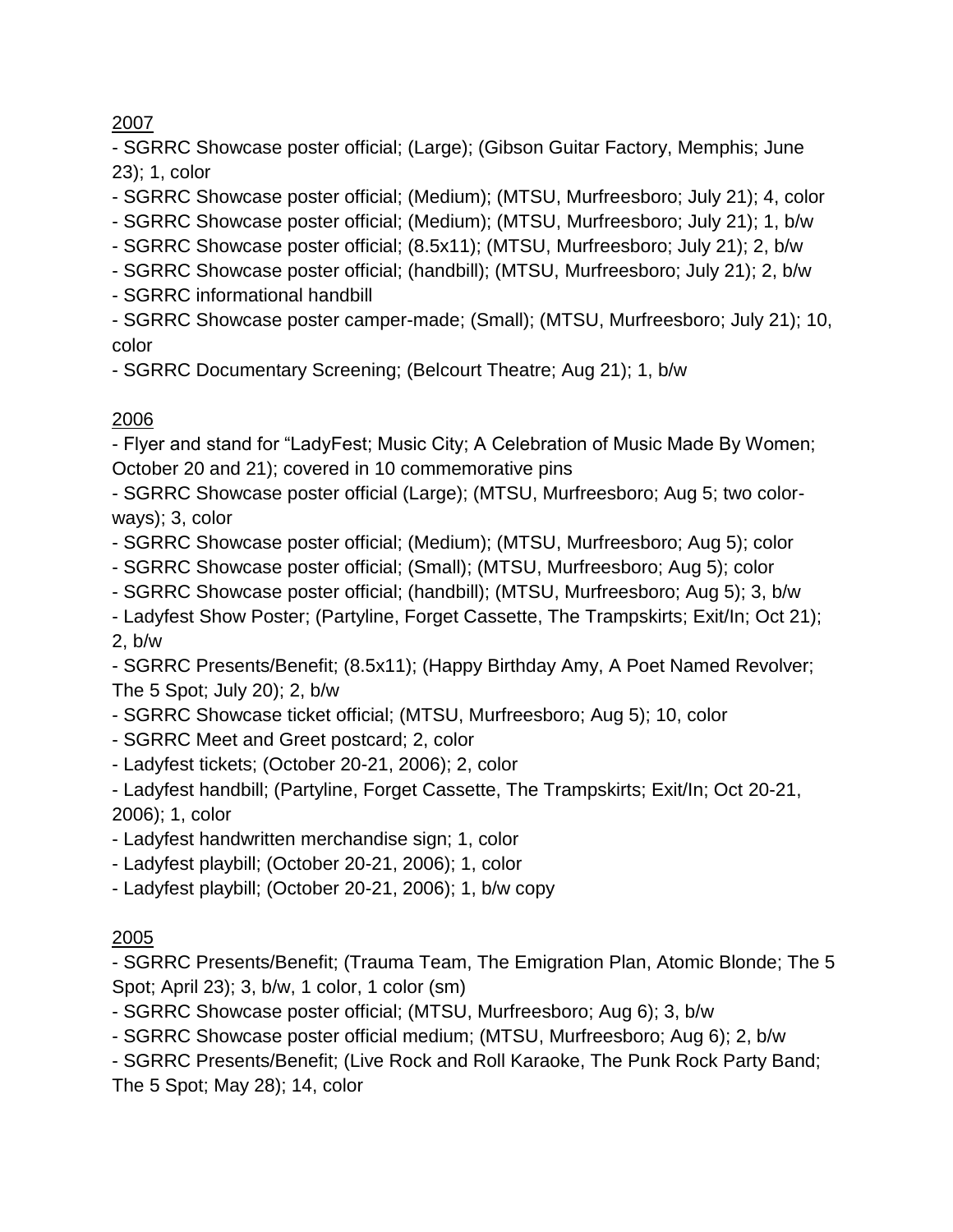- SGRRC Presents/Benefit; (Medium); (Death Comes to Matteson, A Flock of Werewolves; The 5 Spot; June 25); 1, b/w

- SGRRC Presents/Benefit; (Medium) Grand Palace; (Dave Cloud, Redlion, Hurt; The Springwater; Feb 25; (Apollo Up, On Command, Z28; The 5 Spot, Feb 26); 1, color - SGRRC Presents/Benefit; (handbill) Grand Palace; (Dave Cloud, Redlion, Hurt; The Springwater; Feb 25; (Apollo Up, On Command, Z28; The 5 Spot, Feb 26); 1, b/w - SGRRC Presents/Benefit; (Live Rock and Roll Karaoke, The Punk Rock Party Band;

The 5 Spot; Jan 29); 1, color

- SGRRC Presents/Benefit; (The Glitter Dragons, Big Nurse, The Young Livers, The Contract; Wall Street; April 23); 1, color

- SGRRC Presents/Benefit; (Chris Mitchell, Laws Rushing, Dawn Kinnard; Lipstick Lounge, July 24); 2, b/w

- SGRRC Showcase ticket official; (MTSU, Murfreesboro; Aug 6); 1, color

- SGRRC Showcase Program (Murfreesboro); 3; b/w

- SGRRC Showcase poster official; (handbill); (MTSU, Murfreesboro; Aug 6); 1, color

### 2004

- SGRRC Showcase poster official; (8.5x11); (MTSU, Murfreesboro; July 31); 1, b/w

- SGRRC Showcase poster official; (handbill); (MTSU, Murfreesboro; July 31); 1, b/w

- SGRRC Presents/Benefit; (Small); (Forget Cassettes, Michael Acree, Ghost Finger; Wall Street; April 2); 1, b/w

- SGRRC Presents/Benefit; (Medium); (Forget Cassettes, Michael Acree, Ghost Finger; Wall Street; April 2); 1, color

# 2003

- SGRRC Sign up brochure; 2, b/w

- SGRRC Presents/Benefit; (Slack, Casio Casanova, The Big Happy, be your own PET; Rcktwn; June 3rd); 1, color, 2, b/w

- SGRRC presents, 8/2/3

- We Heart Rock. And girls flyer; (8.5x11); (Red Rose Coffeehouse and Bistro, 2003), 1, b/w

- SGRRC presents Workshop by Magdalen Hsu-Li flyer; (8.5x11); (Wright Music Hall, July 31, 2003); 1, color

### Undated

- SGRRC Sign up flyer; 3, b/w

- Grand Palace Records Bag; ("We love and support the SGRRC"); 2, color est. date 2005-2009 (GP was located on N Church St from 2005, the record store closed in 2009) http://boropulse.com/2011/04/time-to-move-on/

- Screen print by unidentified camper; (hearts); 4, color;. est. date 2007.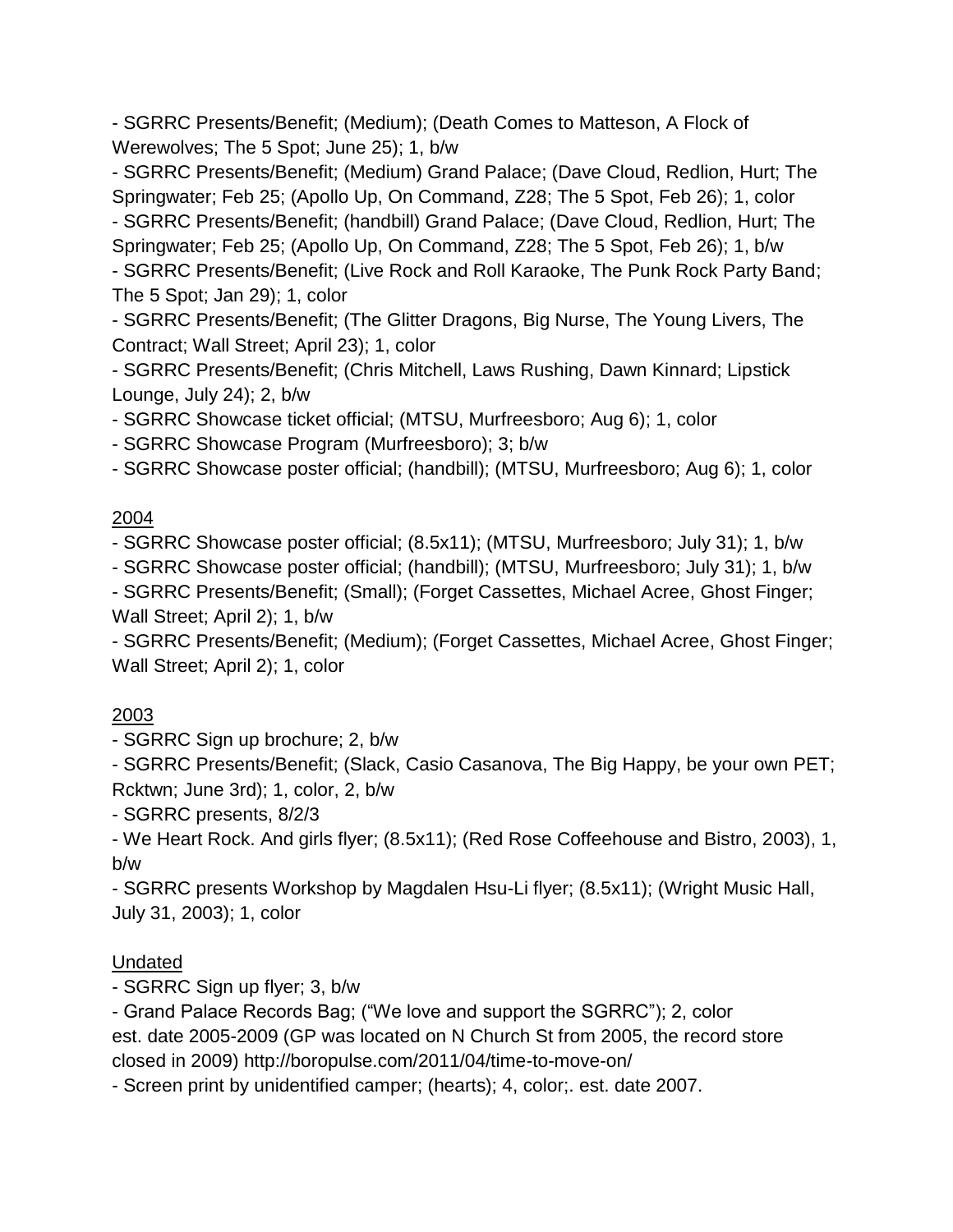- Screen print by unidentified camper; (black on red); 2, b/w;. est. date 2007.

- Screen print by unidentified camper; (Sarah G., "Why not"); 7, color;. est. date 2007.

- SGRRC Presents/Benefit; (Verde, Character, Forget Cassettes; The Red Rose; Saturday the 11th); 1, color, 1, b/w

- SGRRC Presents/Benefit (Celebration), handbill; (Rock Paper Scissors, My Siamese Self, The Screamin' Jacks, Oso Closo; The Boro; Thurs, July 19); 2, b/w; est. date 2007 or 2012

- Two commemorative pins attached to goodie bag; based on designs, perhaps from 2004 (pink) and 2005 (yellow)

- SGRRC Commemorative Sticker 2010; 5

- SGRRC Commemorative Sticker 2008; 2

- SGRRC Commemorative Sticker 2007; 2

- SGRRC Commemorative Sticker 2005; 3

- SGRRC Commemorative Sticker 2004; 4

- SGRRC Commemorative Sticker; 1

- TNTRC Commemorative Sticker; 1

- SGRRC at MTSU promotional poster; (July 21-July26); 1, color

- YEAH donation card; 1, color

- Rock Block Nashville promotional flyer; (March 14); 2, color

- Nashville Roller Girls presents; (11 pages, Nashville, Tennessee Fairgrounds, May

17); 1, b/w copy

- The Boro March Calendar; (German Castro, Casio Casanova; March 3): 1, b/w copy

- Girls Rock Camp Celebration/Benefit for the SGRRC, handbill; (The Clutters, Velcro Stars, The Turncoats, Biffs DeVille; The Boro; Fri April 14); 1, b/w copy

- Anti-Bellum Rock'n'Roll Camp for Girls Benefit; (A Perfect World of Cranes; Thur Dec 5); 1, b/w copy

- Zines Coming to Linebaugh Library flyer; 1, b/w

- Girls Rock Camp Celebration, handbill; (Rock Paper Scissors, My Siamese Self, The Screamin' Jacks, Oso Closo; The Boro; July 19); 2, b/w copy

- SGRRC needs your help! Handbill; (July 13 – 19); 1, b/w

- YEAH music programs guide pamphlet; 2, color

- YEAH about pamphlet; 1, color

#### **Box 2 Published Materials (newspaper clippings, press articles)** 2018

- Ghianni, Tim. "Girls Rock Camp" *East Nashvillian* May/Jun, 2018, Vol. 9

- Haggard, Amanda. "Shout, Sister, Shout" *Nashville Scene* April 5-11, 2018, Vol. 37/#9: 41.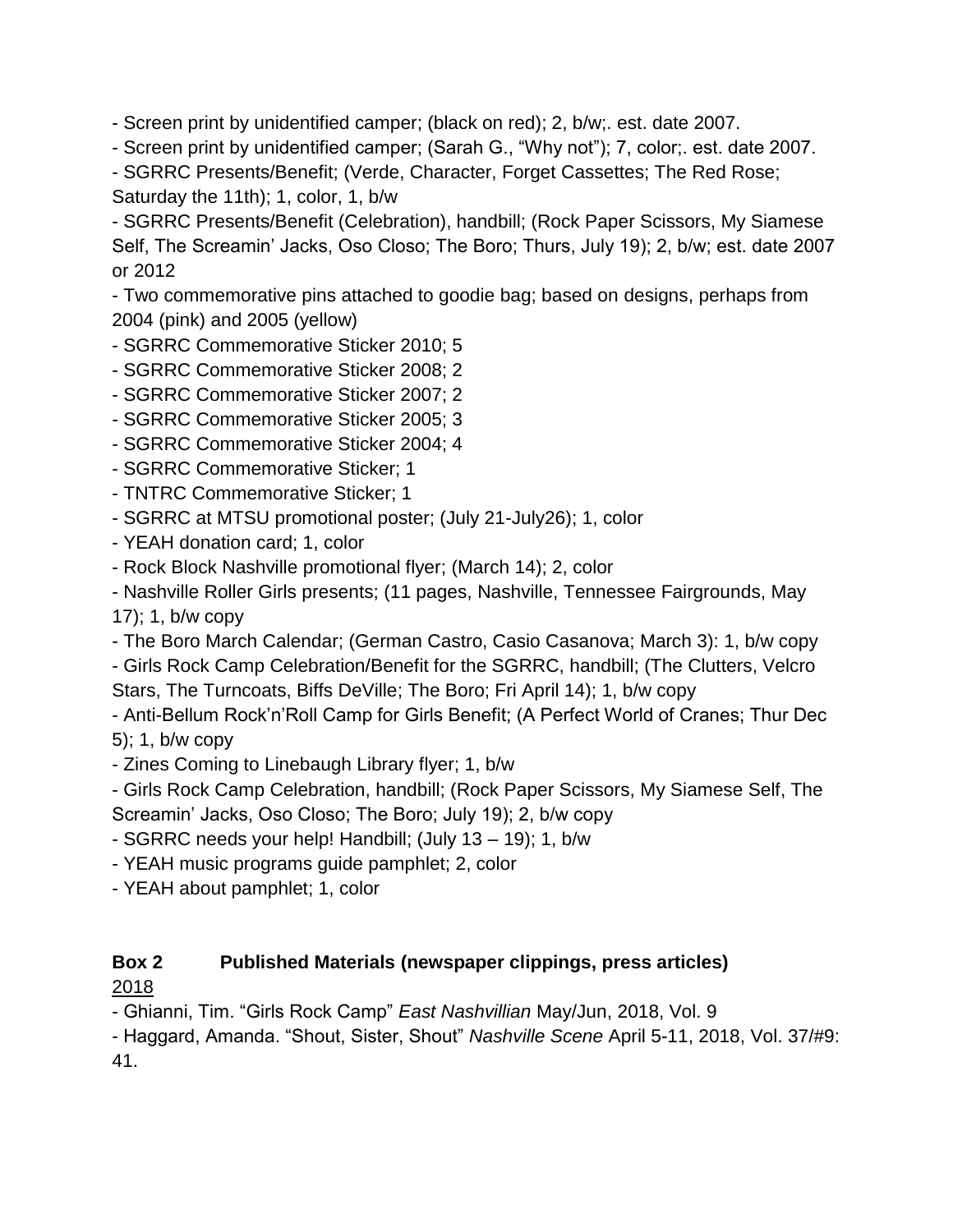- YEAH!. "Hey thanks, budding music-makers of Nashville." Nashville Scene November 15-21, 2018, Vol.37/#41: 20.

2015

- Trageser, Stephen. "Southern Girls' Rock 'N' Roll Camp" May 14-20, 2015: 23

# 2013

- De Gennaro, Nancy. "Oh YEAH!" Daily News Journal June 10, 2013: B1-B3.

- Andrews, Becca. "Local Musicians." Daily News Journal July 26, 2013: A1-A2.

# 2012

- Haruch, Steve. "Rebel Girls." *Nashville Scene* August 2-August 8, 2012, Vol. 31/#27: 12-14. [photo copy]

- Pace, Jessica. "Southern Girls Party." *The Murfreesboro Pulse* August 2012, Vol.7, Issue 8: 25. [photo copy]

- Haruch, Steve. "Rebel Girls." *Nashville Scene* August 2-August 8, 2012, Vol. 31/#27: 12-14. [magazine]

- Pace, Jessica. "Wanda Jackson." Murfreesboro Pulse August 2012, Vol. 7, Issue 8: 25. [newspaper]

### 2011

- Bailey, April. "Zombies Are Coming!" *Daily News Journal* October 11, 2011: B1-B3. - Logue, Gina K. "'R&R' stands for rock 'n' roll… *The Record* June 20, 2011, Vol. 19/No. 24: 7.

### 2010

- Moore, Tracy. "S.G.R.R.C. Showcase." *Nashville Scene* July 29-August 4, 2010, Vol. 29/#26: 24.

- Logue, Gina K. "8 years strong and still rolling on…" The Record, July 26, 2010, Vol. 19/#2: 2.

- Vegas, Juliette. "YEAH Moves to New Facility." *Murfreesboro Pulse*, May, 2010: 8.

### 2008

- Logue, Gina K. "Jam-packed itinerary set for young musicians." *The Record* July 14, 2008, Vol.17/#1: 6.

- Hinton, Alexa. "Choosing the best camp for your child." *Nashville City Paper* Thursday, Feb 28, 2008: c4.

- Wilkes, Byron. "MTSU summer camp brings out inner rock star." *Sidelines* Wednesday, July 16, 2008, Vol. 84/#32: 1 and 4.

- "Yeah Yeah Yeah;" (print out of article by Tracy Moore; Nashville Scene) 5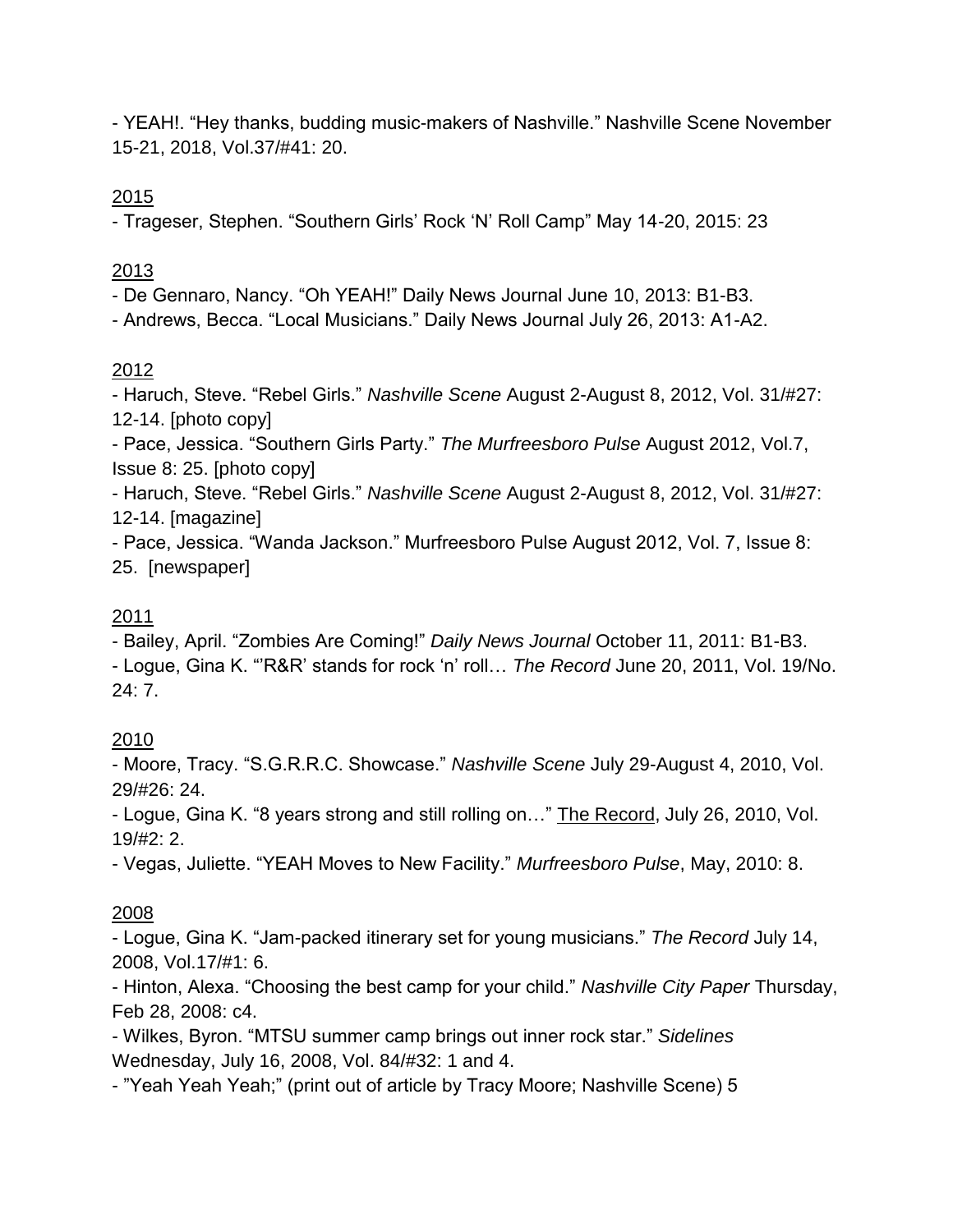- Mozo, Jessica. "Girls Just Wanna Rock!" *Images* 2007: 55.

- Phillips, Bianca. "Girls Rock." *Memphis Flyer* May 10-16, 2007: 12.

- Edgemon, Erin. "Who said girls couldn't rock 'n' roll?" *The Murfreesboro Post* Sunday July 22, 2007: 35.

- Bradley, Barbara. "School of Rock." *The Commercial Appeal* Thursday, June 21, 2007: M1 and M4.

### 2006

- Logue, Gina K. "Tune your guitars; Rock & Roll Camp for girls is back!" *The Record* July 3, 2006, Vol. 15/#1: 1 and 5.

- Nutt, Valerie. "The Rebirth of Rock, Southern Girls Style." *The Murfreesboro Pulse* June 15, 2006, Vol. 1/ Issue 12: 8 and 13.

- "If you look closer, it's easy to trace the tracks of my years"; photocopy; press release ; unknown author

- "Happy campers Inspire Youth Activities in the Arts"; photocopy; press release ; unknown author

- "Tune your guitars; Rock and Roll Camp for girls is back!"; Screen shot of MTSU website from 7/14/2006

### 2005

- Logue, Gina K. "Ready to rock, MTSU?" *The Record* June 6, 2005, Vol. 13/ #23: 1 and 5.

- The Spin. "Raising money for the grrls." *Nashville Scene* July 21, 2005, Vol. 22/ #25: 53.

- "Girls Rock;" (print out of article by Tamara Ikenberg; Courier-journal)

### 2004

- No Author. "Grown-Up Rock Campers Make Some Noise." *Rockrgrl* Summer 2004/ #52: 17.

- Intintoli, J. "Southern Girls Rock." *The Record* Aug. 9, 2004, Vol. 13/ #3: 5.

- "Southern Girls Rock and Roll Camp Returns;" (incomplete print out of article; author unknown; from now-defunct blog See-Tennessee)

- "To Girl, With Love?;" (print out of article; Amy Rigby; from [http://www.amyrigby.com/diary/togirlwithlove.html\)](http://www.amyrigby.com/diary/togirlwithlove.html)

### 2003

- Reynolds, Julia. "Female rockers instruct next music generation." *Nashville Scene* Aug. 14, 2003: Xerox copy, incomplete.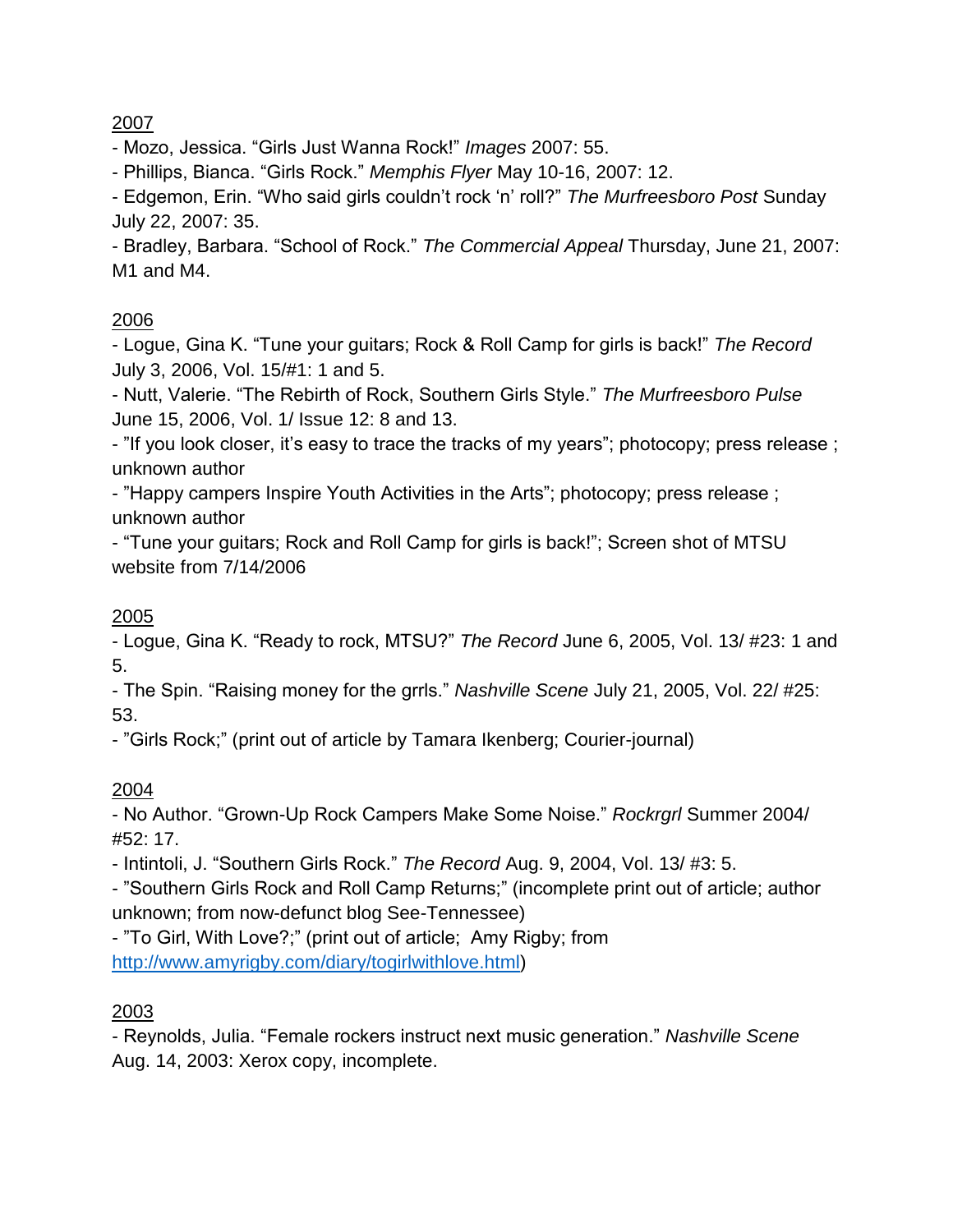- Logue, Gina. "Rock music camp for girls to begin." Unidentified source, circa 2003: Xerox copy.

- No Author. "Camp offers girls empowerment with musical education program." *Tullahoma News* June, 25, 2003: Xerox copy.

- Garton, Nicole. "GIRLS ROCK." Unidentified source, circa 2003: Xerox copy, incomplete.

- "Southern Girls Rock;" (print out of article; by Kayley Kravitz;) from The Oracle; 4

- photo copied page from the Nashville Scene about the Cover Story, "For Those About to Rock"

-"Girls invited to join rock n' roll camp;" (print out of article; by unknown author for dnj.midsouthnews.com)

- "Camp Offers girls empowerment with musical education program;" (print out of article by unknown author; "6/25 Tullahoma News")

# **Box 3 Administrative Records (2003 – 2014, 2018)**

2018

- SGRC Showcase Playbill, pages shaken; (3 pages, July 28, 2018); 1, b/w

- 2018 YEAH! Rock Camp Volunteer Handbook, pages shaken; (3 pages); 1, color

- "Shout-out Wall" 2018; 1, color

# 2016

- Girls Rock Camp Alliance zine; 1, b/w copy

# 2014

# - SGRRC Guidebook; 3

- SGRRC camper-made zine; color copy; 1
- SGRRC camper-made zine; b/w copy; 1
- SGRRC camper-made zine; orig.; 1

- Press release for the *Children of the Revolution* CD; (author Sarah Bandy, director of YEAH; 2014); 1

- Things Needed for CMP Archive email; (October 23, 2014, 2 pages); 1, color

# 2013

- Letter to SGRRC; (author Cosette Collier, professor of audio production, MTSU; March 6, 2013); 1

- Letter to Kelley Anderson; (author Dale Cockrell, director of The CPM, MTSU; March 4, 2013); 1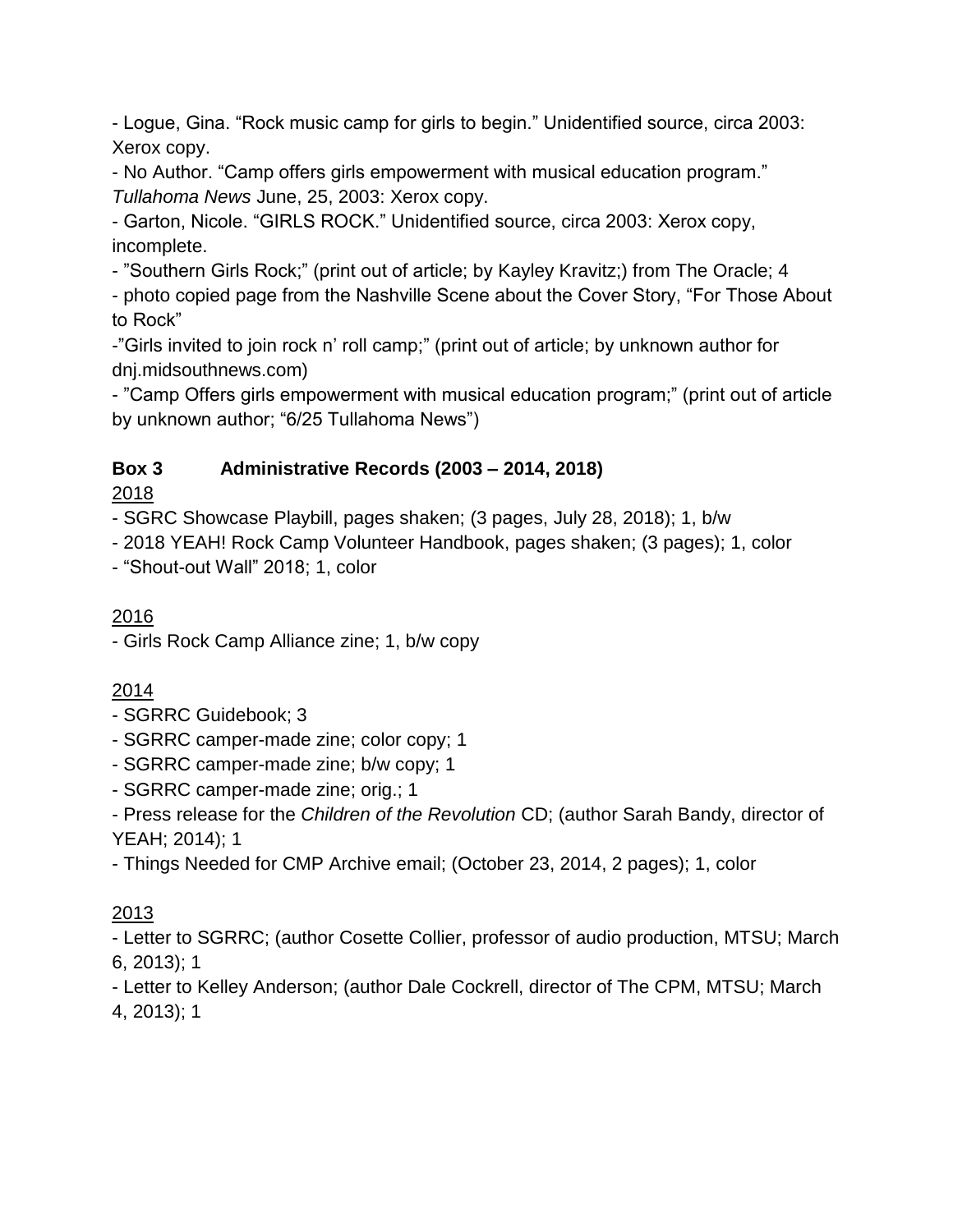- 2012 Volunteers (3 pages); 1, color
- Hello Hair or Make-up Stylist letter; (author Anna Fitzgerald, 2012): 1, color
- SGRRC Name/Email/Donation list; (2012); 1, color
- SGRRC Beauty Benefit Name/Email/Donation list; (2012); 1, color
- SGRRC Showcase/ Tucker Theatre Details; (2012); 1, color
- SGRRC Zine Workshop Lesson Plan; (2012, 3 pages); 1, b/w, copy

# 2011

- SGRRC Camper Application; 2, color
- Volunteer Application; 2, color
- SGRRC Commemorative Sticker 2011; 1, color
- Campers Names; (2003); 1, b/w copy
- SGRRC Camp Volunteers; (2 pages, 2011); 1, b/w copy
- YEAH Music Department Volunteer Mini App; (2011); 1, color
- YEAH Summer Rock Camps pamphlet; (2011); 1, color
- SGRRC Volunteer Guide; (2011); 1, b/w copy
- YEAH! Vision and Planning Meeting notes; (March 12, 2011; 7 pages); 1, color

- Girls Rock Camp Alliance Conference guidebook; (March 25-27, 2011; 6 pages); 1, color

- SGRRC Volunteer Ad; 1, color
- Blank camper Survey; 2, b/w copy
- Camp Schedule; (July 30-31, 2010); 1, b/w copy
- Soundcheck Schedule; (2 pages); 3, b/w copy
- Cover letter to Parents and Soundcheck Schedule (2 pages; authors Nicole Tekulve and Katie Blankenship; 2010); 1, b/w copy
- SGRRC Certificate Vol/Camper; 1, color
- Layout design for Commemorative Stickers; (4 individual pieces of paper; 2010-2004)
- Volunteer Pocket Guide; 2, b/w
- To Do List; (June 17, 2010); 1
- SGRRC Volunteer Pocket Guide; (July 26 30, 2010); 1, b/w copy
- SGRRC Certificate; (2010); 1, color
- Join My Band email; (April 16, 2010); 1, b/w copy
- SGRRC Parents and Campers letter; (2010, 2 pages); 1, b/w copy
- SGRRC Soundcheck Schedule; (2010, 2 pages); 1, b/w copy
- SGRRC Volunteer Guide; (July 26-31, 2010; 2 pages); 1, b/w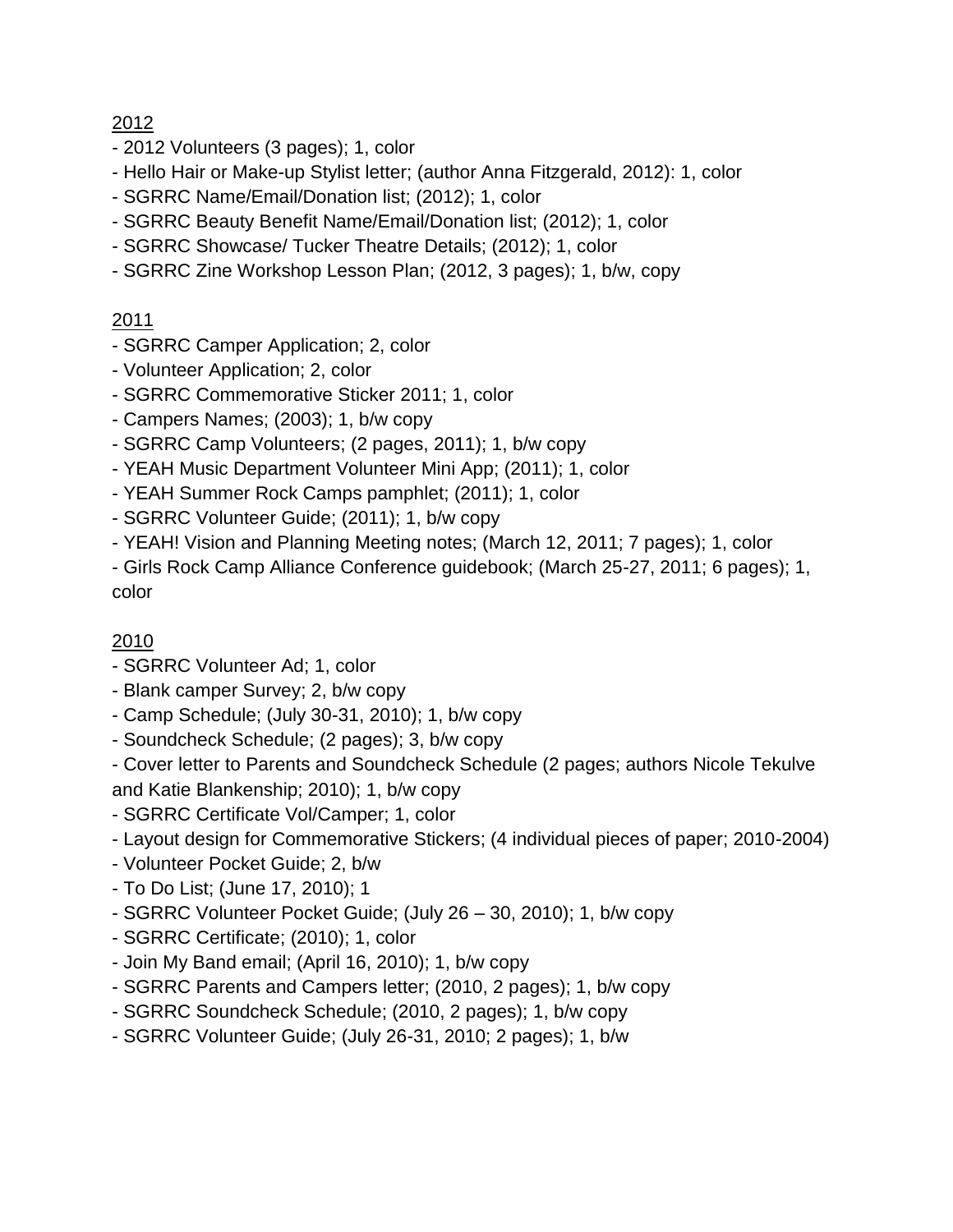- SGRRC flyer; 1, b/w copy
- Rock Blok Volunteer Application; 2, b/w
- SGRRC Camper Application; 3, b/w

- SGRRC Showcase Program; (Murfreesboro, Tucker Theatre, August 01, 2009); 1, color

- "MTSU makes its own School of Rock;" (clipped article by Olivia Throckmorton; the Cougar Chronicle; pub Spring '09; includes handwritten note, author unknown); 1

- YEAH brochure; (2009); 1, b/w
- SGRRC Volunteer Training Film; (Anna's copy, 2009); 1, DVD-R
- SGRRC Camper Application; (Murfreesboro, 2009); 1, b/w copy
- SGRRC Campers, Parents, Volunteers Letter; (Murfreesboro, 2009); 1, b/w copy
- SGRRC Volunteer Application Form; (Murfreesboro, 2009); 1, b/w copy
- SGRRC Personal Health History Form; (2009); 1, b/w copy
- SGRRC Waiver of Liability Form; (2009); 1, b/w copy
- -YEAH Authorization/Consent Form; (2009); 1, b/w copy
- SGRRC Screen Printing Lesson Plan; (author Heather Moulder, 2009); 1, b/w copy
- Volunteer Training Agenda; (July 18, 26, 2009); 1, b/w copy
- SGRRC Volunteer Guide; (July 27-August 1, 2009); 1, b/w copy
- SGRRC Zine-Making Workshop Lesson Plan; (author Jodie Rosemblum, 2009); 1, b/w copy
- SGRRC Showcase flyer copy; (Murfreesboro, August 1, 2009); 1, b/w copy
- The Girls Guide to Rocking flyer; (Grimey's, Nashville, August 26, 2009); 1, b/w copy
- SGRRC Volunteer Pocket Guide; (with handwriting; 2009); 1, b/w copy
- SGRRC Volunteer Pocket Guide; (2009); 1, b/w copy
- Letter to Campers, Parents, and Volunteers; (2009); 1, color
- Volunteer Guide; (July 27-August 1, 2009); 1, b/w copy
- Note from Lisa Walker; (handwritten, 2004); 1
- Southern Ladies Rock Camp memo; (2004); 1, color
- SGRRC Showcase flyer; (Murfreesboro, August 1, 2009); 1, b/w color
- The Girls Guide to Rocking flyer; (Grimey's, Nashville, August 26, 2009); 1, color
- SGRRC Camper Application; (Murfreesboro, 2009); 1, b/w copy
- YEAH Volunteer Application originals; (2009, 13 pages); 1, b/w

- SGRRC returns to Memphis flyer, original, laminated (August 4-9, 2008); 1, color
- SGRRC Showcase ticket VIP (Memphis); 1, color
- SGRRC Showcase ticket (Memphis); 2, color
- SGRRC Certificate Vol/Camper; 2, color copy
- SGRRC Certificate Vol/Camper, original, laminated; 1, color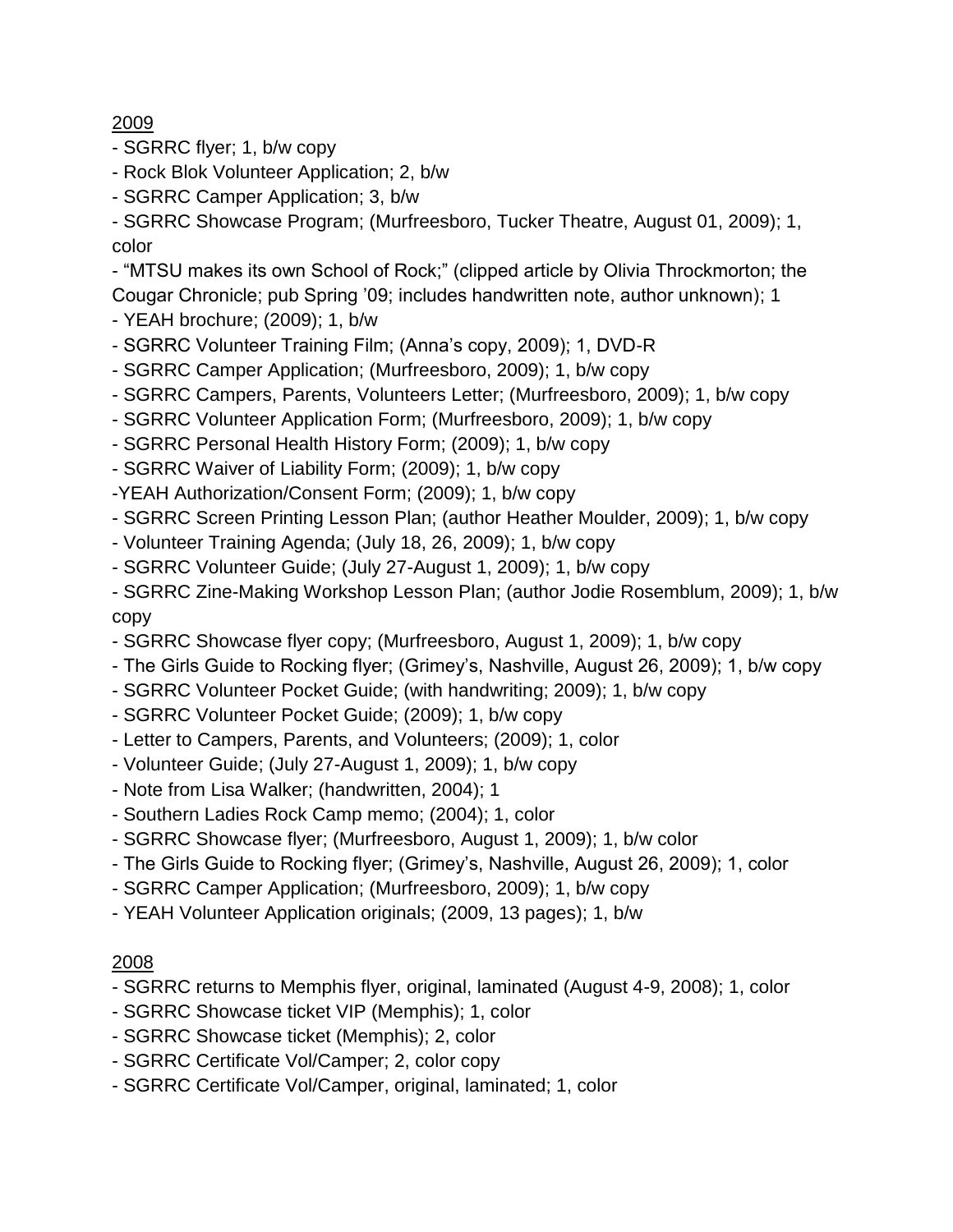- SGRRC Showcase Playbill, original, laminated (Murfreesboro, July 19, 2008); 1, b/w

- Rock N Roll Camp For Girls bookmark (no date); 1, color
- SGRRC Showcase Playbill, original, laminated (Memphis, August 9, 2008); 1, color
- SGRRC Business Card; (Director, Anna Fitzgerald); 1, color
- YEAH Meeting Agenda; (spiral bound notebook); 1, color
- SGRRC Contract; (2008); 1, b/w copy
- SGRRC Volunteer Guidelines & Training Information; (2008); 1, b/w copy
- SGRRC Supplies and Materials; (2008); 1, b/w copy
- Volunteer 101 Schedule; (2008); 1, b/w copy
- YEAH Volunteer Opportunities; (2008); 1, b/w copy

- SGRRC handbills; ("Rock Camp Needs..;" "You Don't Have to..;" "SGRRC is a day..," 2008); 4, color copy

- SGRRC pamphlet; (2008), 1, color
- SGRRC Report; (2008); 1, color
- SGRRC Timeline and Calendar of Activities; (2008); 1, color
- Donation letter; (author Anna Fitzgerald, 2008); 1, b/w copy
- School of Rock menu; (2008); 1, b/w

- 2008 Murfreesboro Guidebook w/FedEx Kinko's receipts; (July 10, 2008); 1, color copy

- USA Background Search documents w/handwritten note; (2008); 1, color
- SGRRC Volunteer Guidelines & Training Info.; (2008); 1, color copy
- Sponsor Page memo; (2008); 1, color
- Rock n Roll Karaoke day sheet; (2008); 1, b/w
- Sponsor Letter Draft; (2008, 2 pages); 1, b/w
- Schedule for Ladies Rock Camp; (2008); 1, color copy
- SGRRC Pre-Camp/Post Camp Volunteer Application form; (2008); 1, b/w copy
- SGRRC Murfreesboro Volunteer Application form; (July 14 July 19, 2008, 3 pages);

1, b/w copy

- Director Sat Schedule memo; (2008); 1, color
- "Finalized Schedule for Vol Training…" email; (July 3, 2008); 1, b/w
- Saturday Volunteer Schedule memo; (Memphis, 2008); 1, b/w
- Volunteer Schedule for Showcase Day memo; (2008); 1, b/w copy
- Camp Runs Like This memo; (Memphis, 2008); 1, b/w
- Date Auction Fundraiser memo; (2008, 2 pages); 1, b/w
- Volunteer Schedule for Showcase Day memo; (2008), 1, b/w
- Hair and Makeup Schedule memo; (2008); 1, color
- Schedule contact information memo; (2008), 1, b/w
- Showcase Logistics memo; (2008, 3 pages); 1, b/w
- Showcase Pack-Up Check List memo; (2008); 1, b/w
- SGRRC letter to Ted Strange; (July 31, 2008); 1, b/w copy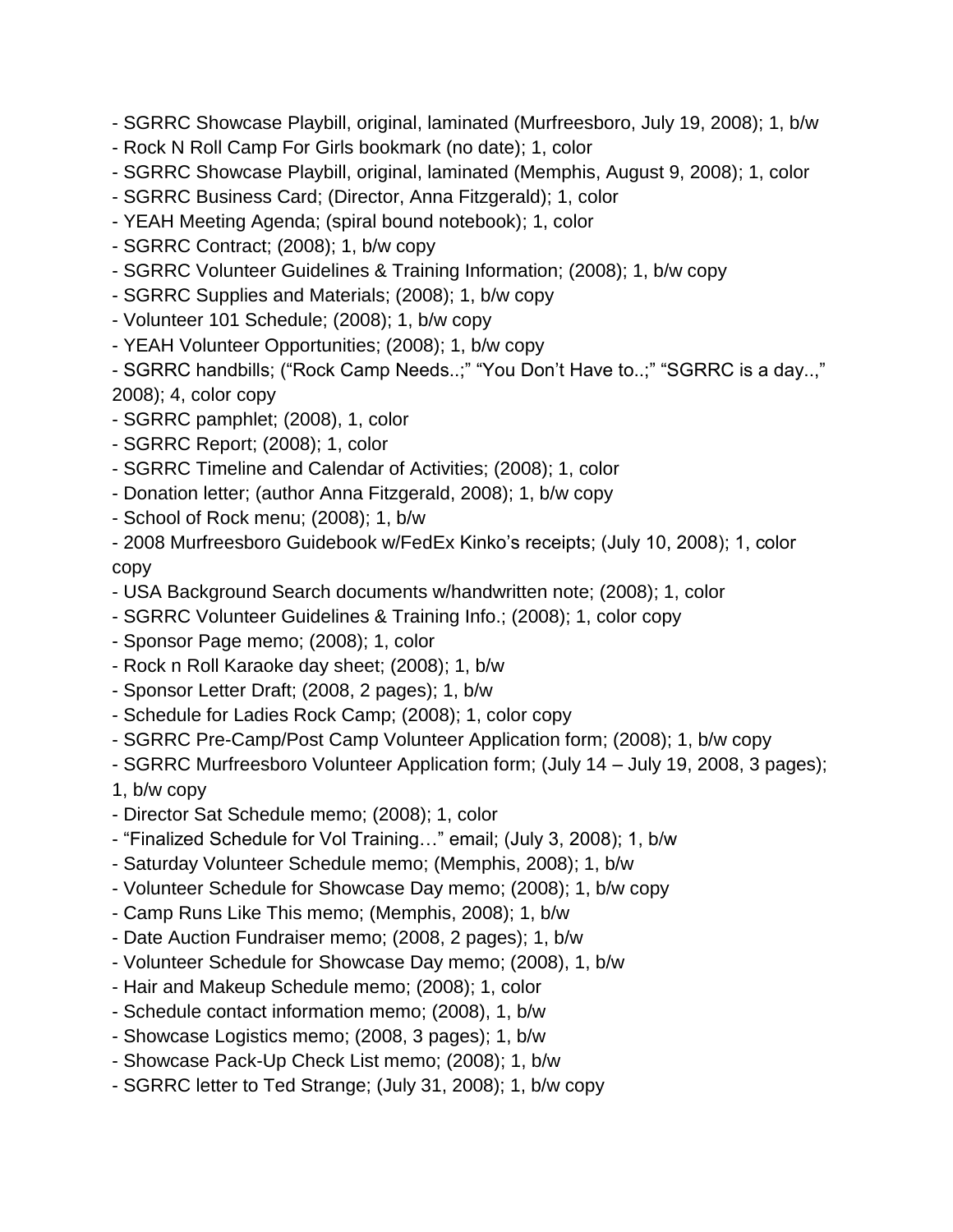- SGRRC Contract; (2008); 1, b/w
- YEAH Artist Agreement; (June 9, 2008, 2 pages); 1, b/w
- YEAH Artist Agreement; (June 15, 2008, 2 pages); 1, b/w
- Memphis Daily To-Do Staff; (2008); 1, color
- YEAH Volunteer Opportunities flyer; 1, b/w copy
- Girls Rock! Postcard; (April 18, 2008); 1, color
- SGRRC Certificate; (2008); 1, color
- SGRRC Volunteer Guidelines & Training Info;( July 14-19, 2008; 4 pages); 1, color

- SGRRC Showcase DVD order form; 3, color
- SGRRC Certificate Vol/Camper; 3, b/w

-"Girls Rock Camp Rolls into its fifth fun-filled year"; photocopy; press release; unknown author

- SGRRC Volunteer Pocket Guide layout; (MTSU, July 16-21, 2007); 1, b/w copy
- SGRRC Showcase ticket (Memphis, Gibson Guitar Factory, June 23, 2007); 1, b/w copy
- SGRRC Showcase flyer (Memphis, Gibson Guitar Factory, June 23, 2007;
- Murfreesboro, Tucker Theatre, July 21, 2007); 1, b/w copy
- SGRRC Showcase flyer (Murfreesboro, Tucker Theatre July 21, 2007); 1, b/w copy
- SGRRC Showcase flyer (Murfreesboro, Tucker Theatre July 21, 2007); 1, b/w copy
- Girls Rock Camp Alliance memo; 1, b/w copy
- Girls Rock Camp Alliance Registration Packet; (2 pages); 1, b/w copy
- GRCA Conference Registration Form; 1, b/w copy
- GRCA Statement; 1, b/w copy
- GRCA Schedule; 1, b/w copy
- Stacey Singer memo; 1, b/w copy
- 52 Female Rock 'n Roll Bands/Artists; 1, b/w copy
- SGRRC Volunteer Evaluation Form; (2007); 2, b/w copy
- SGRRC Camp Contract; (2007); 1, b/w copy
- SGRRC Sponsorship Levels; (2007); 1, b/w copy
- SGRRC Wishlist; (2007); 1, b/w copy
- SGRRC Guidebook Advertisement Price List; (2007); 1, b/w copy
- SGRRC MTSU Budget 2007; 1, b/w copy
- Memo from Nicole to Anna about music herstory; 1, b/w copy

-The Girl Groups, memo from Nicole's friend about music herstory; (2007; 16 pages); 1, b/w copy

- SGRRC Camp Survey; (2007); 1, b/w copy
- SGRRC Volunteer Guidelines & Training Information; (2007); 1, b/w copy
- Pre-Camp/Post Camp Volunteer Application; (2007); 1, b/w copy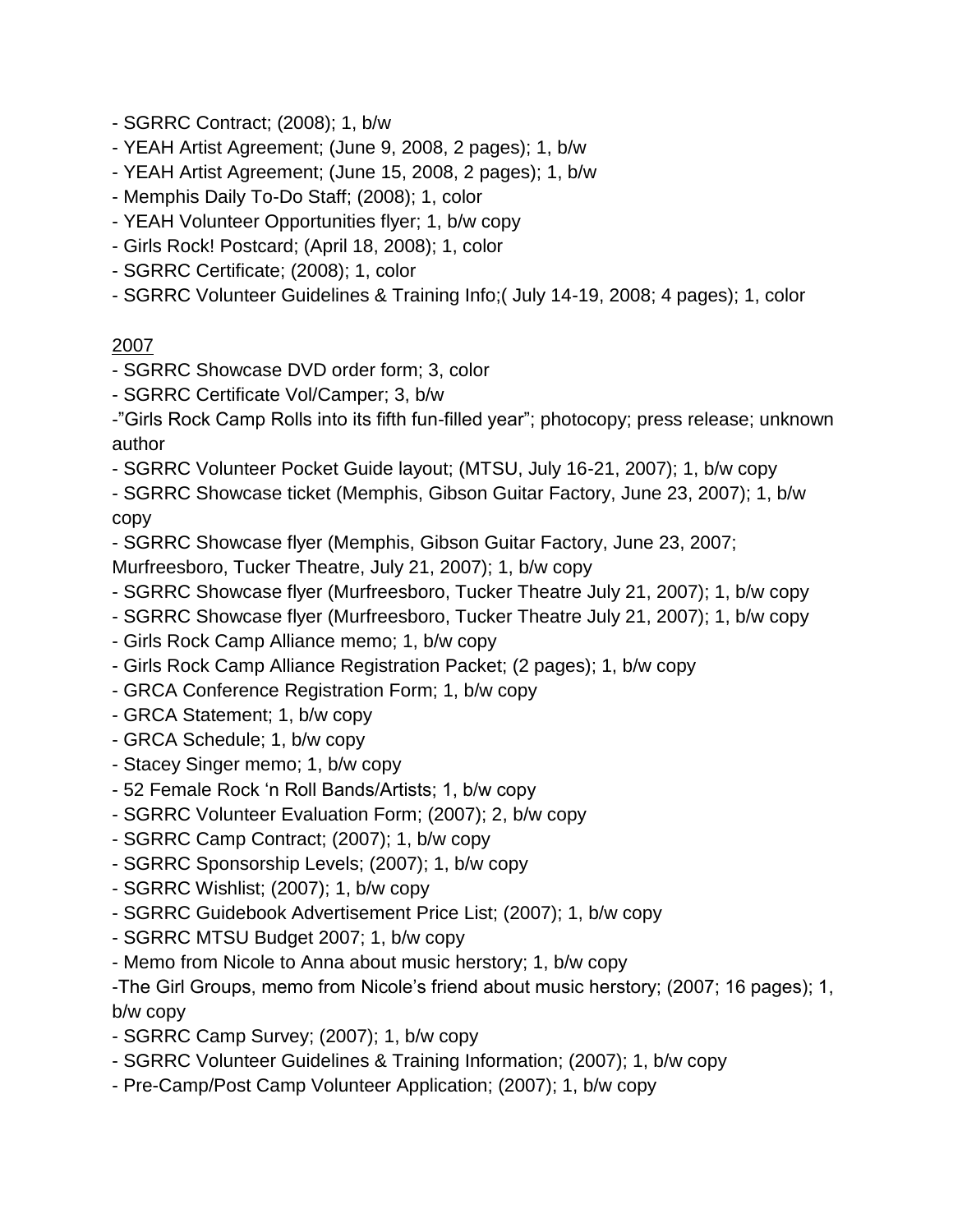- SGRRC Murfreesboro Volunteer Application Form; (2007; 3 pages); 1, b/w copy
- SGRRC Memphis Camper Application; (2007); 1, b/w copy
- SGRRC Empowerment Workshops; 1, b/w copy
- Fidelity Offset, Inc. receipt; (January 12, 2007)

- "Artistic Integrity seminar for your campers" email; (Author Ravi, January 15, 2007; 3 pages); 1, color copy

- "SGRRC Agenda Thurs." email; (author Kelley, January 14, 2007); 1, color copy

- Basic Objective memo; (January 4, 2007); 1, b/w
- SGRRC Agenda; (April 14, 2007); 1, b/w

- Susan Stark press release, Rosemarie Mincey business card, PILCIR Productions business card; (2007); 1, color

- Letter from Maya Porter; (July 30, 2007); 1, color
- Rock 'N' Roll Camp For Girls book press release packet; (2007, 5 pages); 1, color
- SGRRC Graduation Certificate blank; (2007); 1, color
- SGRRC Beauty Benefit handbill; (June 29, 2007); 1, b/w
- SGRRC Room Assignments; (2007, 2 pages); 1, color
- SGRRC MTSU Budget; (2007); 1, b/w
- SGRRC Memphis Budget; (2007); 1, b/w
- SGRRC Showcase memo packet; (2007, 3 pages); 1, b/w
- SGRRC donor list; (2007); 1, b/w
- Soundcheck Schedule; (2007); 1, b/w
- Saturday Volunteer Schedule; (2007); 1, b/w
- Contact List; (2007); 1, b/w
- SGRRC Memphis Gear List; (2007, 2 pages); 1, b/w
- SGRRC 2007 Camper Survey; 1, b/w
- SGRRC 2007 Performers and Panelists; (2007, 3 pages); 1, b/w copy
- SGRRC Volunteer Guide; (2007); 2, b/w
- Workshop Schedule; (2007); 1, b/w
- Instrument Group Schedule; (2007, 2 pages); 1, b/w
- SGRRC Business Sponsor packet; (2007, 4 pages); 1, b/w
- SGRRC Volunteer Survey; (Memphis, 2007); 1, b/w
- Showcase Docs; (Memphis, 2007, 3 pages); 1, color
- SGRRC Volunteer Evaluation Form; (2007); 1, b/w
- 52 Female Rock 'n Roll Bands/Artists; (2007); 1, b/w
- SGRRC Schedule; (2007, 5 pages), 1, color
- Showcase Hair/Make Up schedule; (2007, 2 pages); 3, b/w copy
- Showcase Checklist; (2007); 1, color
- "SGRRC Agenda Thurs." email; (January 14, 2007), 1, b/w
- Basic Objective memo (January 2, 2007); 1, color
- SGRRC MTSU/Memphis Budget memo; (2007); 1, b/w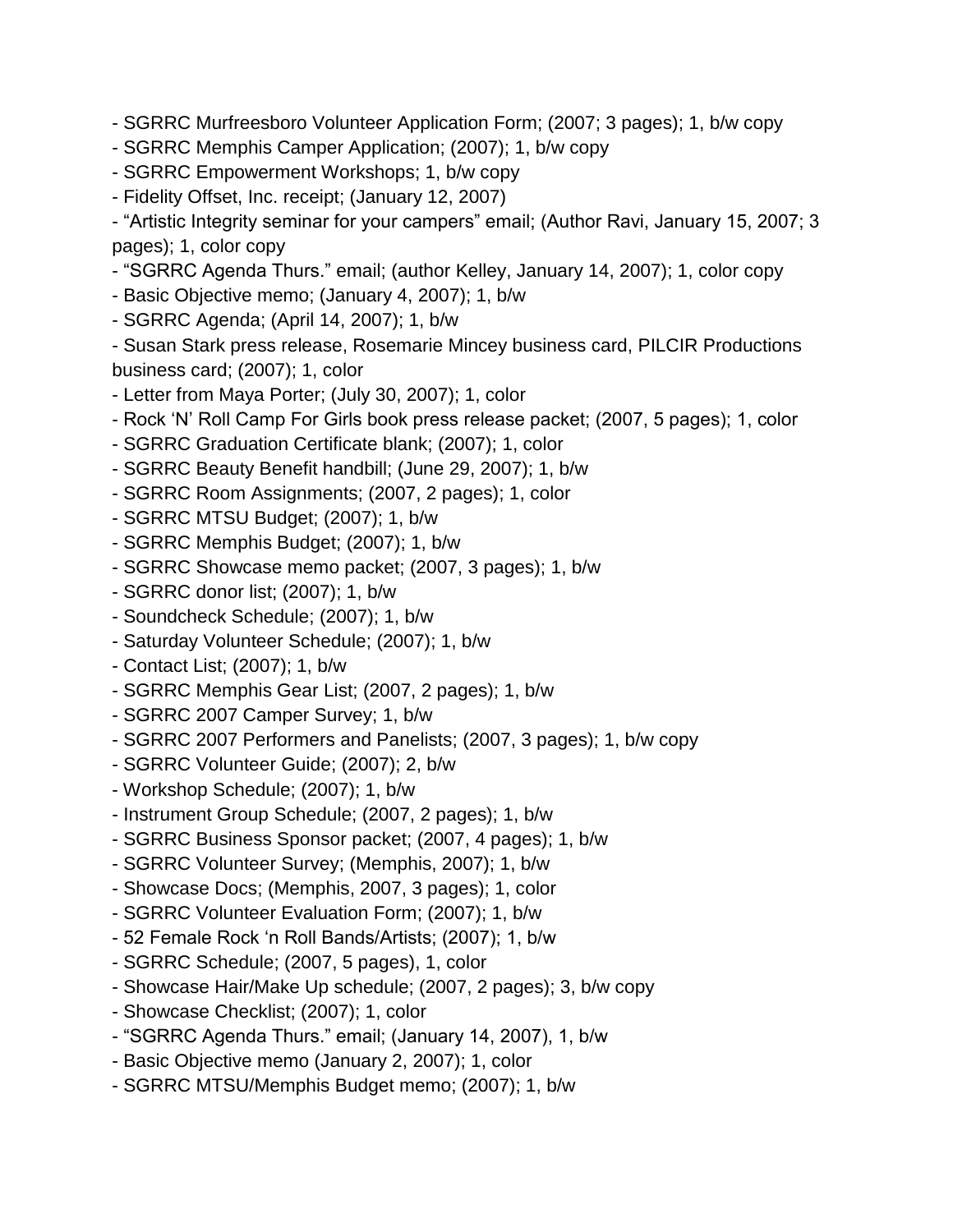- SGRRC Timeline; (2007, 2 pages); 1, b/w
- SGRRC Changes For 2007; 1, b/w
- WMB Set Up List; (2007); 1, color
- Hallway memo; (2007, 5 pages); 1, color
- SGRRC Memphis Showcase Playbill; (June 23, 2007); 1, color
- SGRRC Volunteer Training; (Memphis, 2007, 4 pages), 1, color
- SGRRC Homebase notes; (2007); 1, color
- SGRRC Showcase Schedule; (Memphis, 2007); 1, b/w
- SGRRC Volunteer Schedule; (2007); 1, b/w
- SGRRC Showcase Volunteers; (2007); 1, b/w
- SGRRC Murfreesboro Volunteer Application form; (2007, 3 pages); 1, b/w
- SGRRC Pre-Camp/Post Camp Volunteer Application; (2007); 1, b/w
- SGRRC Memphis Camper Application; (June 18-23, 2007, 2 pages); 1, b/w
- Meet and Greet 2007; 1, color
- SGRRC Meeting Agenda; (2007); 1, b/w
- SGRRC Dance Party flyer; (February 7, 2007); 1, b/w
- SGRRC Volunteer Evaluation form; (2006, 3 pages); 1, color
- Sound Check Schedule; (Murfreesboro, August 4, 2006); 1, b/w
- SGRRC Showcase Courtney notes; (2007, 2 pages); 1, color
- Staff Info memos; (2007, 4 pages); 1, color
- SGRRC Timeline; (2007, 3 pages); 1, color
- SGRRC Changes for 2007; 1, b/w
- "Anna: Memphis Itenerary" email; (February 1, 2007); 1, color
- SGRRC Memphis Budget; (2007); 1, b/w
- Visit to Memphis memo; (September 24, 2007); 1, color
- Memphis Meeting Notes; (November 3-4, 2007, 2 pages); 1, color
- SGRRC Camper Survey; (2007); 1, b/w
- SGRRC Volunteer Evaluation Form; (2007); 1, b/w
- SGRRC Guidelines & Training Information; (August 4-9, 2007); 1, b/w
- SGRRC Camp Contract; (2007); 1, b/w
- YEAH Artist Agreement; (2007, 2 pages); 1, b/w
- SGRRC Volunteer Evaluation Form; (2007); 1, b/w copy
- Graduation Certificate; (2007); 2, color
- SGRRC Showcase flyer; (Murfreesboro, July 21, 2007); 1, b/w copy
- SGRRC Showcase DVD Order Form; (2007); 1, color

- SGRRC Certificate Vol/Camper; 1, b/w

- Music Alive! (March, 2006, Vol. 25, No. 6; includes article with Kelley Anderson and correspondence letter from Cherry Lane music foundation to Anderson); 2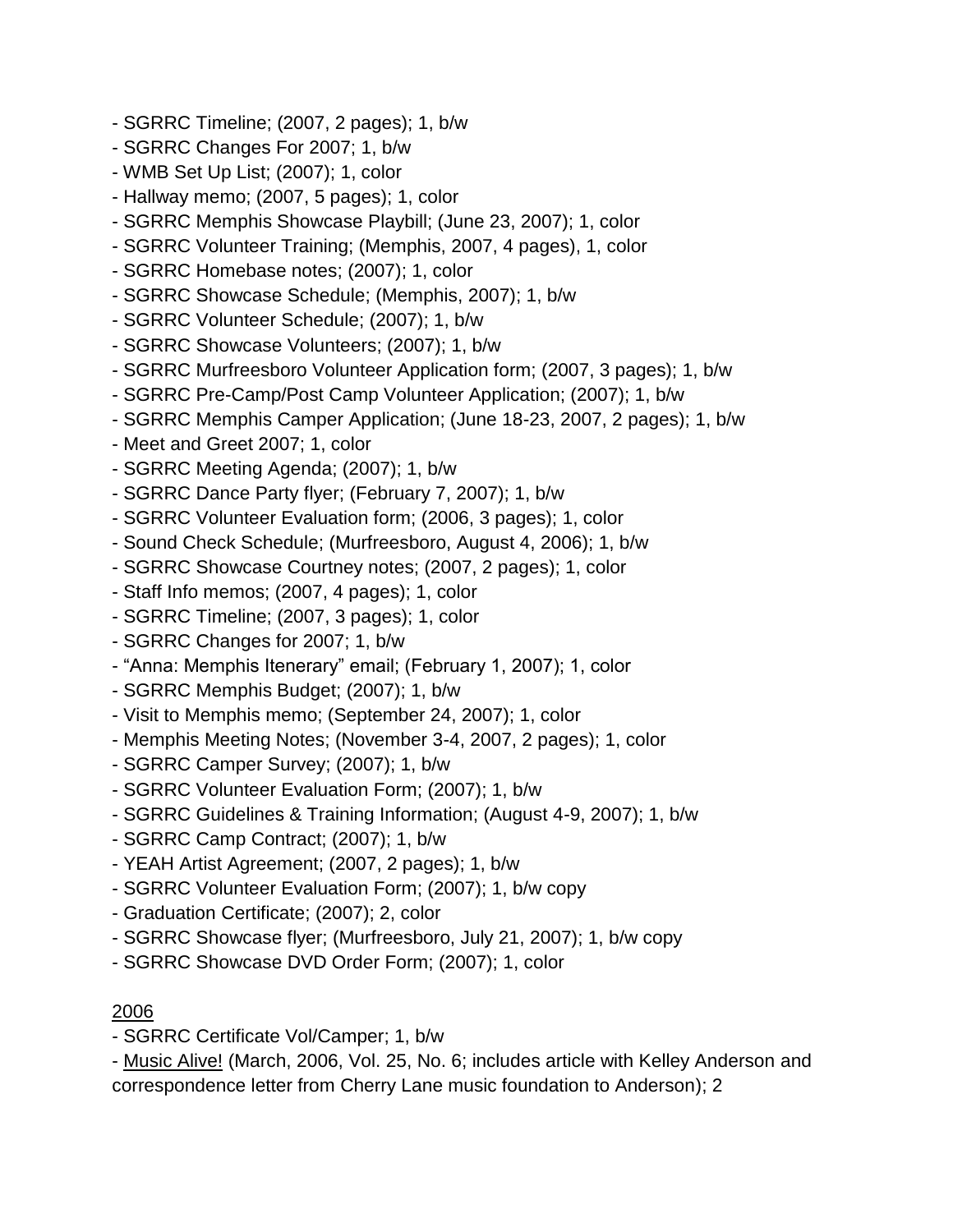- SGRRC Meet & Greet invitation postcard; (May 6, 2006), 1, color

- SGRRC Meet & Greet invitation postcard; (May 6, 2006; addressed to Isabella Anderson); 1, color

- SGRRC Showcase ticket, large; (Murfreesboro, August 5, 2006); 1, color, laminated

- SGRRC Showcase ticket, small; (Murfreesboro, August 5, 2006); 1, color, laminated

- SGRRC camp zine, original pages; (12 pages, shaken); b/w copy

- Community Survey; 1, b/w copy

- SGRRC Meet & Greet invitation postcard; (photocopy, back, May 6, 2006); 1, b/w copy

- SGRRC Meet & Greet invitation postcard; (photocopy, front, May 6, 2006); 1, b/w copy

- SGRRC Showcase ticket (large, small, August 5, 2006), lunch card (July 31, 2006),

flyer; (Murfreesboro, 2006); 1, b/w copy

- SGRRC Showcase handbill, front; (MTSU, August 5, 2006); 1, b/w copy

- SGRRC Showcase Playbill, back; (MTSU, August 5, 2006); 1, b/w copy

- Herstory Guide…; (author Tiffany Minton; 2006; 6 pages); 1, b/w copy

- Dear Business Owner Sponsor memo; (author Kelley Anderson, Courtney Wood, Anna Fitzgerald; 2005); 1, b/w copy

- Dear Business Owner Advertisement memo; (author Kelley Anderson, Courtney Wood, Anna Fitzgerald; 2005); 1, b/w copy

- SGRRC Camper Evaluation Form; (2006); 1, b/w copy
- SGRRC Sponsorship Opportunities; (2006); 1, b/w copy
- Instrument Groups; (2006); 1, b/w copy
- "Contributing" email; (April 19, 2006 May 16, 2006); 1, color copy
- Rock N' Roll-Up Bracelets lesson plan; (August 1, 2006); 1, b/w copy
- "Next Year's Camp!" email; (July 25, 2006); 1, color copy
- "attn: anna" email; (April 13, 2006); 1, color copy

- "mtsu sponsorship updates" email; (author Kelley, November 13, 2006); 1, color copy

- Sound Check Schedule; (2006); 1, b/w
- SGRRC Volunteer Application; (2006; 2 pages); 1, b/w copy
- SGRRC Camper Evaluation form; (2006); 1, b/w
- 2006 Budget Timeline; (2 pages); 1, b/w
- Budget & Expenses memor; (2006, 3 pages); 1, color
- 2006 Room Assignments; (2 pages); 1, color
- Instrument Groups memo; (2006); 1, b/w
- Workshops memo; (2006); 1, b/w
- SGRRC Timeline 2006 memo; 1, color
- Business License; 1, color
- Media During Camp memo; 1, color
- SGRRC Business Contact Info.; (2006, 4 pages); 1, color
- SGRRC Aramark Menu; (2006); 1, color
- Transmission Log; (2006, 5 pages); 1, b/w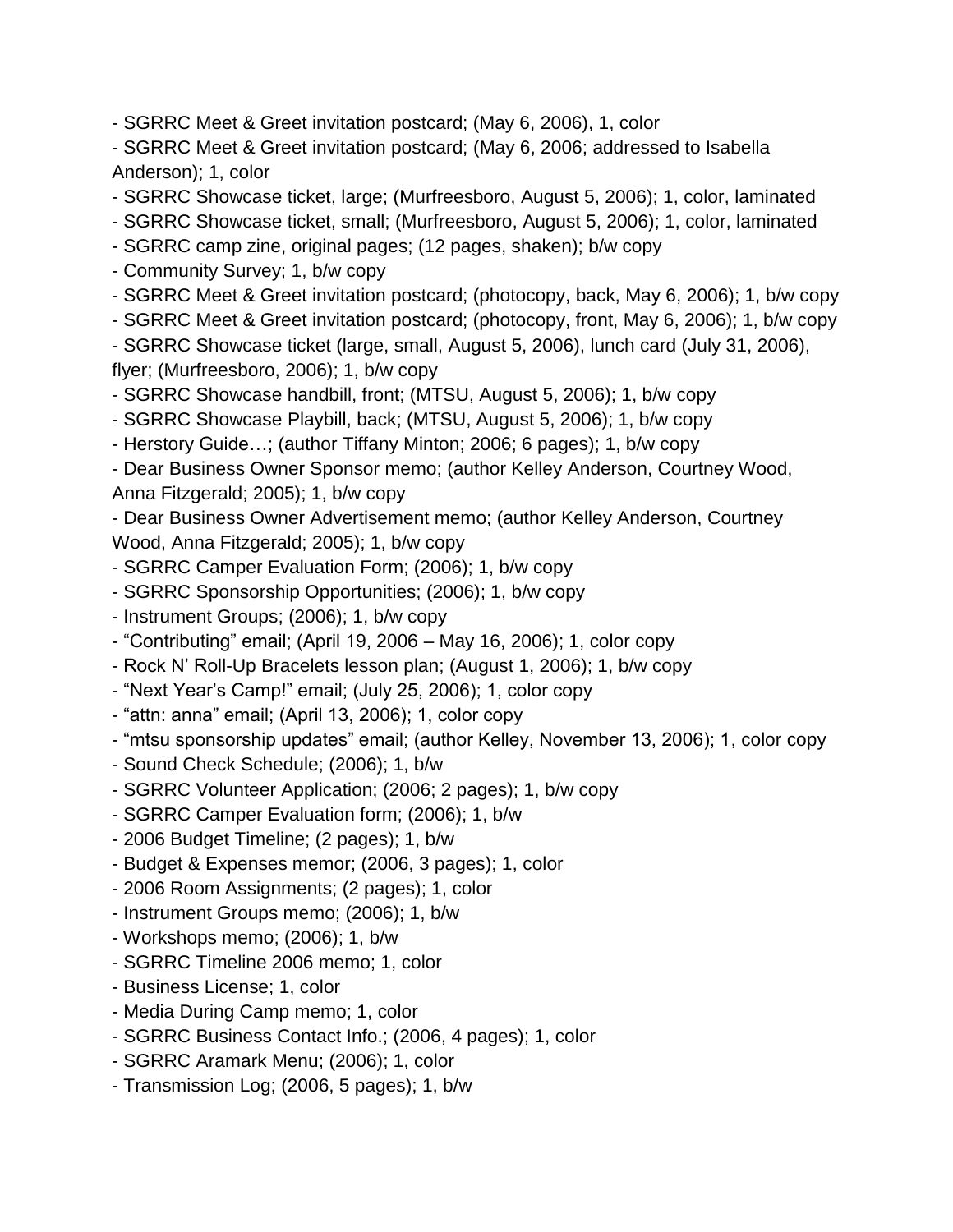- SGRRC free ticket letter; (2006); 1, b/w
- Hello Rockers letter; (author Courtney Sharpe, 2006); 1, b/w copy
- SGRRC Camper Evaluation form; (2006); 1, b/w
- SGRRC Sponsorship Opportunities memo; (2006); 1, color
- SGRRC Complete Tasks; (2006, 2 pages); 1, b/w
- Willie Mae Rock Camp for Girls Holiday card; (2006), 1, color
- Hello Rockers letter; (2006); 1, b/w copy
- SGRRC Sound Check Schedule; (August 4, 2006); 1, color
- SGRRC Camper Evaluation Form; (2006); 1, b/w copy
- SGRRC Herstory Herstory Guide…; (author Tiffany Minton, 2006; 9 pages); 1, b/w

- SGRRC Meet and greet postcard; (laminated) 1, color
- SGRRC Meet and greet postcard; 2, color
- SGRRC Certificate Vol/Camper; 1, color
- "Support SGRRC Shows" handbill/flyer; 1, b/w copy
- SGRRC Showcase handbill/flyer; 1, b/w copy
- SGRRC Showcase ticket; 2, b/w copy
- SGRRC Showcase ticket; 1, color
- SGRRC 200 flyer; 1, b/w copy
- Important Women in Rock; (author Billy Strine; 2 pages); 2, b/w copy
- Schedule; (2005); 1, b/w copy
- Instructors; (2005; 3 pages); 1, b/w copy
- SGRRC Advertising Price List; (2005); 2, b/w copy
- Empowerment Workshops; (2005); 2, b/w copy
- SGRRC Sponsorship Levels; (2005; 3 pages); 1, b/w copy
- SGRRC Wishlist; (2005); 1, b/w copy
- SGRRC Volunteer Evaluation Form; (2005); 1, b/w copy
- SGRRC Volunteer Application From; (2005; 2 pages); 1, b/w copy
- SGRRC 2005 Camper Application; 1, b/w copy
- SGRRC Pre-Camp Volunteer Application; 1, b/w copy
- Dear Rockers memo; (author Courtney Wood; 2005); 1, b/w copy
- SGRRC Camper Application; (2005); 2, b/w copy
- SGRRC Volunteer Guide; (2005); 1, b/w copy
- 52 Female Rock 'n Roll Bands/Artists; 1, b/w copy
- SGRRC Camper Info; (2005; 2 pages); 1, b/w copy
- SGRRC Schedule; (August 1-6, 2005); 1, b/w copy
- SGRRC Schedule; (August 1-6, 2005); 1, color
- 2005 Guest Performers & Panelists memo; (2005); 1, color
- Equipment Needed for Guest Performers… memo; (2005); 1, color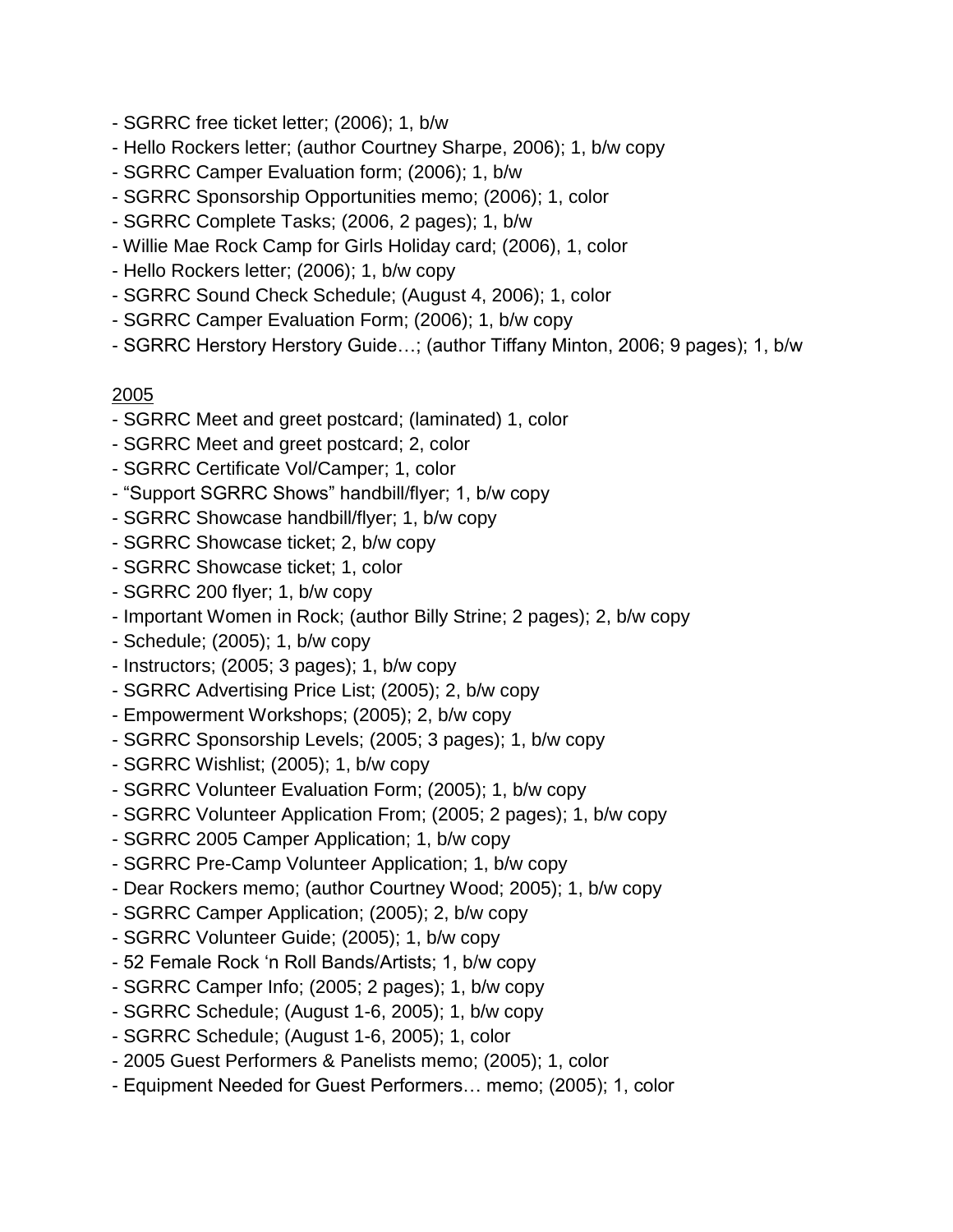- Panelists Contact info memo; (2005); 1, color
- For Each Guest memo; (2005); 1, color
- SGRRC Meeting memo; (January 14, 2005, 2 pages); 1, b/w
- Beach & Gentry Insurance memo; (July 8, 2005); 1, color
- Suntrust Banks, Inc. mail; (2005); 1, color
- Suntrust Bank Account Statement; (May 31, 2005, 2 pages); 1, color
- Suntrust Bank Account Statement; (July 31, 2005, 2 pages); 1, color
- Business License, Beach & Gentry thank you card, receipt, R&S Printing receipt; (2005); 1, color
- SGRRC Camper Info memo; (2005, 2 pages); 1, b/w
- 2005 SGRRC Campers memo; (2005, 3 pages); 1, color
- Volunteer Assignments memo; (2005, 6 pages); 1, color
- SGRRC Volunteer Application form, (2005, 2 pages); 1, b/w
- Vol. by category memo; (2005, 4 pages); 1, b/w
- "t-shirt order-SGRRC" email; (July 28, 2005); 1, b/w copy
- SGRRC Sponsorship Levels memo; (2005, 5 pages); 1, b/w
- SGRRC Workshop Class memo; (2005); 1, b/w
- SGRRC Instrument Instruction Class memo; (2005); 1, b/w
- SGRRC Guidebook Advertising Price List memo; (2005); 1, b/w copy
- SGRRC Schedule memo; (August 1-6, 2005); 1, color
- SGRRC Meeting #8091386837 memo; (January 14, 2005, 2 pages); 1, b/w
- SGRRC on-campus expenses sponsorship letter; (2005); 1, color copy
- SGRRC Pre-Camp Volunteer Application; (2005); 1, color
- Schedule Draft Volunteers memo; (2005, 5 pages); 1, color
- SGRRC Fax Coversheet; (July 13, 2005, 2 pages); 1, b/w
- Smart Women flyer; (February 2, 2005); 1, color
- People to thank in the program Saturday memo; (2005); 1, color
- TAME Bookkeeping and Tax Services flyer; (2005); 1, color
- Invoice for Services Tucker Theatre; (2005); 1, b/w
- SGRRC Invoice; (2005, 3 pages); 1, b/w
- Beach & Gentry Ins Agency LLC letter; (May 5, 2005); 1, color
- SGRRC Camper Application; (2005); 1, b/w/ copy
- Women's Collegiate Alliance flyer; (February 16, 2005); 1, color
- SGRRC Camper Application; (2005); 1, b/w copy
- Campus Services invoice; (August 5, 2005); 1, b/w
- T.A.M.E. invoice; (August 12, 2005); 1, b/w
- SGRRC Camp Survey; 1, b/w copy
- SGRRC Volunteer Guide; (2005); 1, b/w
- SGRRC Volunteer Evaluation form; (2005); 1, b/w
- Empowerment Workshops memo; (2005), 1, b/w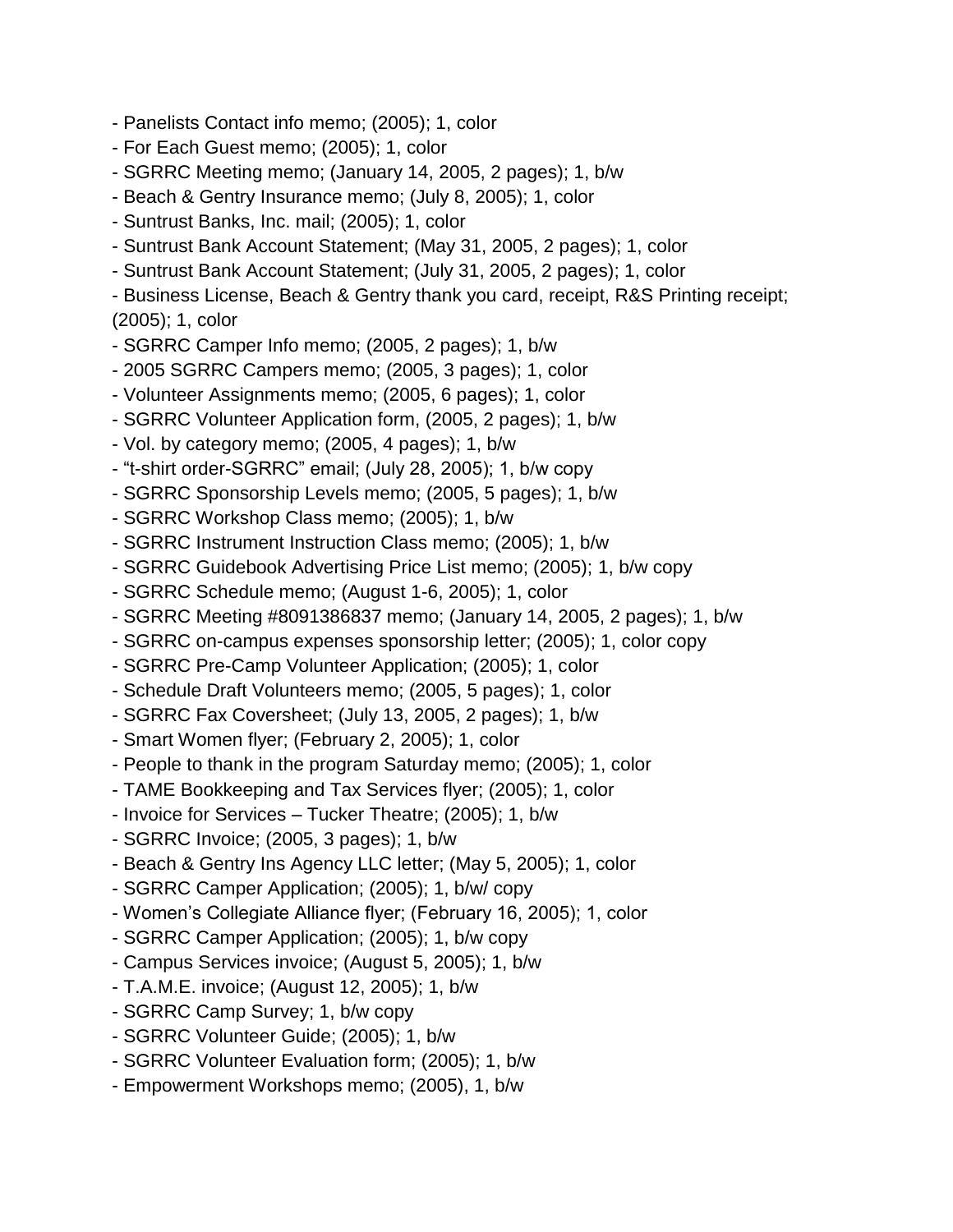- Dear Rockers letter; (2005); 1, b/w copy
- SGRRC Volunteer Schedule; (August 1-6, 2005, 3 pages); 1, b/w
- SGRRC Volunteer Schedule; (August 1-6, 2005, 3 pages); 1, color
- Showcase Organizers memo; (2005, 2 pages); 1, color
- Notes for Courtney and Kelley; (June 28, 2005, 3 pages); 1, color
- SGRRC Business and Sponsor packet; (2005, 4 pages); 1, color
- SGRRC Call Log; (2005); 1, b/w
- SGRRC Weekly To-Do List; (2005); 1, b/w
- "SGRRC Update!" email; (June 28, 2005); 1, b/w copy
- Thank you cards and misc. letters; (2005); 1, color
- SGRRC Camper Application; (2005); 1, b/w

- Southern Girls Rock & Roll Camp email; (author Anna Fitzgerald, June 27, 2005); 1, b/w copy

### 2004

- Printout of SGRCC website; 1, color
- Certificate of Appreciation to Anna Fitzgerald; (July 2004); 1, b/w copy
- Empowerment workshops; 1, b/w copy
- SGRRC Volunteers 2004; (5 pages); 1, b/w copy
- Student Guide 1.6; (4 pages); 1, b/w copy
- Stacey Singer memo to Anna Fitzgerald; 1, b/w copy
- SGRRC Parent/Guardian Permission Form; 1, b/w copy
- SGRRC Waiver of Liability Form; 1, b/w copy
- SGRRC Personal Health History Form; 1, b/w copy
- SGRRC Volunteer Evaluation Form; 1, b/w copy
- SGRRC Volunteer Application Form; 1, b/w copy
- "Special Edition Highlights" memo; (author Susan Tretham, Ph.D., June Anderson
- Women's Center, August 6, 2004; 3 pages); 1, b/w copy
- 52 Female Rock 'n Roll Bands/Artists; 1, b/w copy

- Dear Rock & Roll Camper memo; (authors Kelley Anderson, Courtney Wood; 2004); 1, b/w copy

- Dear Rockers memo; (author Courtney Wood, 2004); 1, b/w copy
- SGRRC Volunteers; (4 pages, 2004); 2, b/w copy
- Email from Boxcar Bertha; (author Larkin, with note attached, July 20, 2004); 1, b/w copy
- Email to volunteers; (author Courtney Wood; July 14, 2004); 1, b/w
- Student Guide1.6; (4 pages, with note attached, 2004); 1, b/w
- SGRRC Zine Submissions handbills; (with note attached, 2004); 1, b/w

- SGRRC Documentary Proposal; (7 pages, author Chris Rogers, with note attached, 2004); 1, color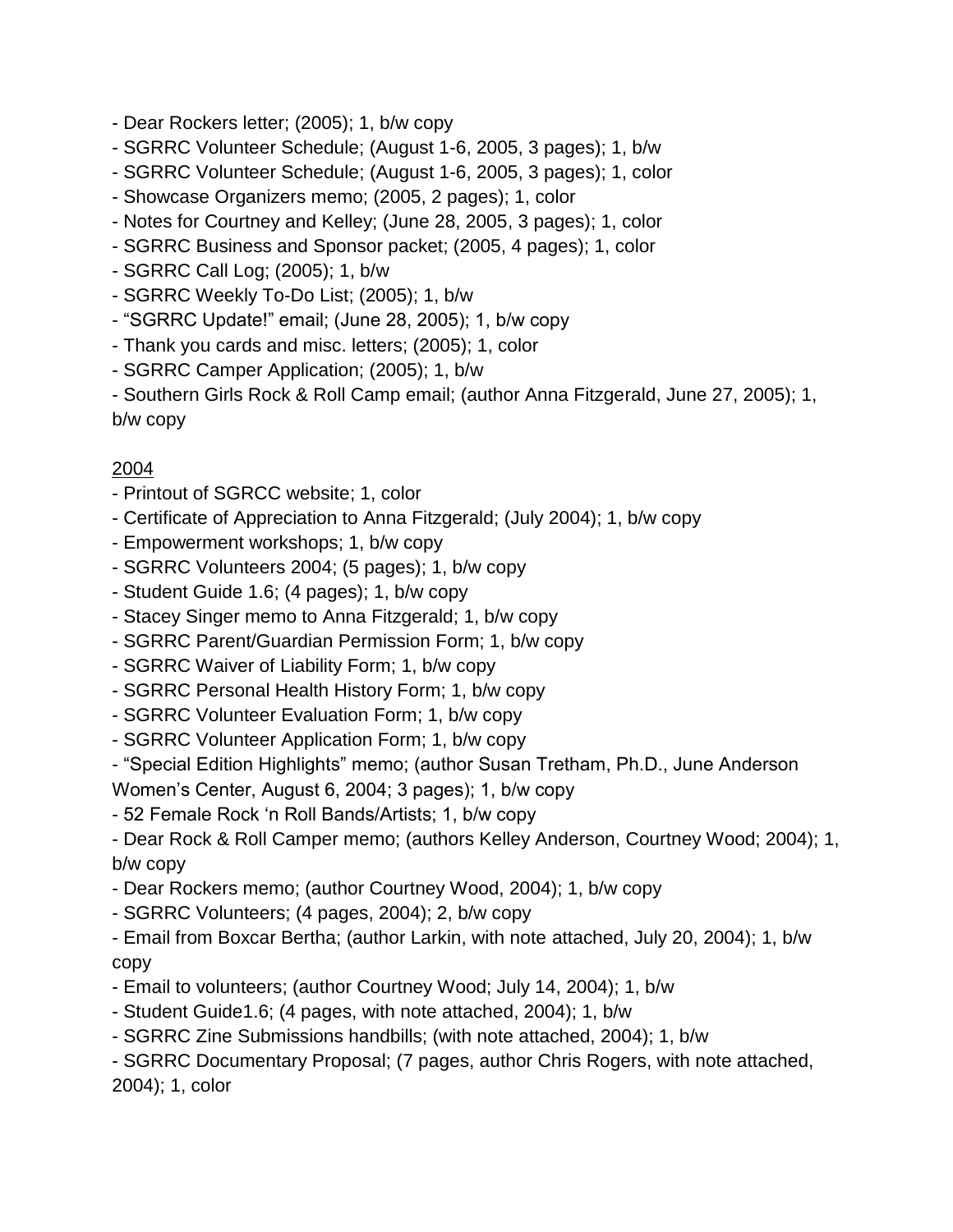- SGRRC Dear Rockers letter; (author Courtney Wood, 2004); 1, b/w

- SGRRC Parents and Girl Rockers memo; (author Kelley B. Anderson, Courtney L. Wood, July 9, 2004); 1, b/w

- SGRRC Camp Participants memo; (author Kelley B. Anderson, Courtney L. Wood, 2004); 1; b/w

- SGRRC Girl Rockers memo; (author Kelley B. Anderson, Courtney L. Wood, 2004); 1; b/w

- SGRRC Rock & Roll Camper memo; (author Kelley B. Anderson, Courtney L. Wood, 2004); 1; b/w

- Letter from Kelley Anderson; (2004); 2, b/w
- JAWC Highlights email; (author Susan Trentham, 5 pages, July 16, 2004); 1, b/w
- Email from Mary Ann Guiliano; (2 pages, July 26, 2004); 1, b/w
- SGRRC Instrument Donation List; (2004); 1, b/w
- Dear volunteers letter; (author Kelley Anderson, Courtney Wood, 2004); 1, b/w
- Camper files spreadsheet; (6 pages, 2004); 1, color
- SGRRC The Good, The Bad, and The Future memo; (3 pages, November 11, 2004);

1, b/w

- Guitar Effects that are Pretty Nifty; (2004); 1, b/w copy
- SGRRC Call LOG; (2004); 1, b/w copy
- SGRRC Weekly To-Do List; (2004); 2, b/w
- Empowerment Workshops; (2004); 1, b/w
- Emails from Allison Wolfe to Kelley Anderson; (3 pages, July 20, 2004); 1, b/w copy
- Emails from Stacey Singer to Kelley Anderson; (3 pages, July 19, 2004); 1, b/w copy
- Industry Insights Panel; (author Melissa Crosby, 2004); 1, b/w
- Emails from Krista Eickmann to Kelley Anderson; (2 pages, July 9, 2004); 1, b/w copy
- Emails from Holly Warren to Kelley Anderson; (4 pages; July 12, 2004); 1, b/w copy
- Emails from Cosette Collier to Kelley Anderson; (2 pages, June 3, 2004); 1, b/w copy
- SGRRC Panels outline; (2 pages, 2004); 1, b/w
- SGRRC Events Detail; (6 pages, 2004); 1, b/w
- SGRRC Panels; (3 pages, 2004); 1, b/w
- Email from P Fisher to JAWC; (July 5, 2004); 1, b/w
- Email from Jess McKelley; (July 16, 2004); 1, b/w
- Email from Holly Warren; (2 pages, July 12, 2004); 1, b/w
- SGRRC Agenda; (March 1, 2004); 1, b/w
- Email from Stacey Singer; (2 pages, July 19, 2004); 1, b/w
- Guest Apartment Contract; (4 pages, August 3, 2004); 1, b/w
- Email from Mary Ann Guiliano; (2 pages, July 8, 2004); 1, b/w
- SGRRC The Good, The Bad, and The Future memo; (3 pages, with handwritten notes, November 11, 2004); 1, b/w
- SGRRC WRAP-UP Tasks; (2004); 1, b/w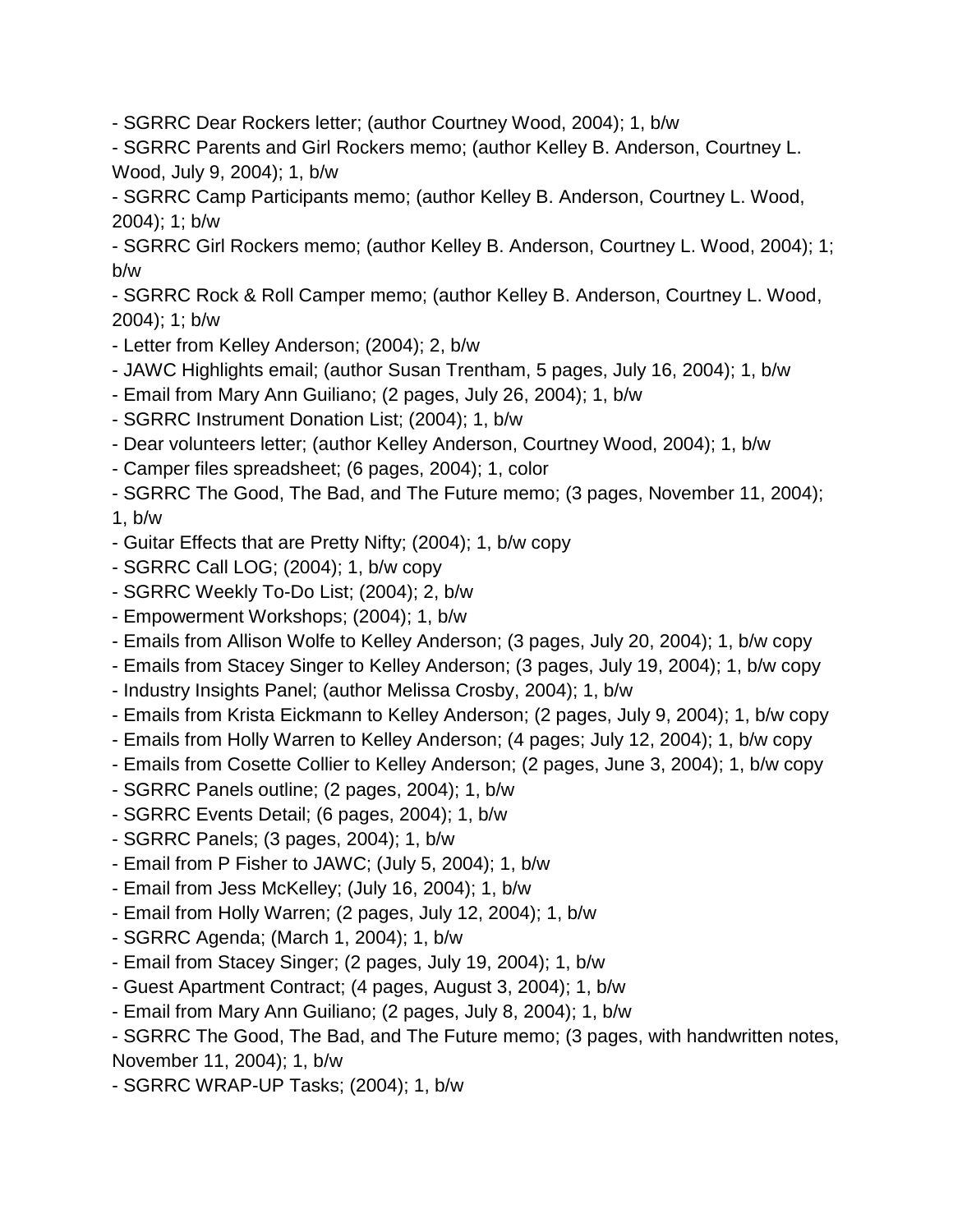- Email from Mary Mancini; (3 pages, August 23, 2004); 1, b/w

- Email from Kelley Anderson to Anna Fitzgerald; (March 27, 2004); 1, b/w
- Email from Grayson White to Kelley Anderson; (March 17, 2004); 1, b/w
- Email from Melanie Bhagat to Kelley Anderson; (July 20, 2004); 1, b/w
- Email from Cortney Tidwell to JAWC; (April 9, 2004); 1, b/w
- Email from Chris Rogers to Kelley Anderson; (2 pages, May 05, 2004); 1, b/w
- SGRRC Camp Guide Book; (11 pages, with handwritten notes, 2004); 1
- Email from Holly Gleason to JAWC; (with handwritten notes, June 26, 2004); 1

- Letter from Housing and Residential Life; (2 pages, with handwritten notes, March 29, 2004); 1

- Letter from Housing and Residential Life; (2 pages, with attached note, March 29, 2004); 1

- Request for Reservation Form; (2004); 2, color
- Email from Alesa Rottersman to JAWC; (with handwritten notes, May 4, 2004); 1
- Email contacts (2 pages, 2004); 1, b/w
- SGRRC 2004 Budget; 1, b/w
- SGRRC Showcase flyer; (Murfreesboro, July 31, 2004); 1, color
- SGRRC Showcase handbill; (Murfreesboro, July 31, 2004); 2, color

### 2003

- Schedule for songwriting workshop; (2003); 1, b/w copy
- SGRRC Volunteer Application Form; (2003); 1, b/w copy
- Press pass form (July 28-August 2, 2003); 1, b/w copy
- Volunteers List; (3 pages, July 28-30, 2003); 1, b/w copy
- Anti-bellum! Rock n Roll Camp for Girls Internet Mailing List; (2003); 1, b/w copy
- Volunteer Contact Information; (2 pages, 2003); 1, b/w copy
- Anti-bellum! Rock n Roll Camp for Girls Thank You!; (2 pages, 2003); 1, color
- Dear Rock & Roll Camp Volunteers letter; (author Kelley Anderson, 2003); 1, b/w
- SGRRC Press Pass Form; (July 28-August 2, 2003); 1, b/w
- SGRRC Agenda; (February 16, 2003); 1, b/w

- Email correspondence; (2 pages, author Rachel Hatton, Kelley Anderson, March 18, 2003); 1, b/w copy

- SGRRC bullet point list; (2 pages, 2003); 1, b/w
- SGRRC Instrument Donation List; (3 pages, 2003); 1, b/w
- SGRRC Volunteer Application Form; (2003); 1, b/w copy
- Anti-Bellum! Rock Camp Letter; (author Chickpop Records, 2003); 1
- Magdalen Hsu-Li Engagement Agreement; (4 pages, 2003); 1
- SGRRC letter; (October 17, 2003); 1
- Daemon Records letter; (author Stacey Singer, 2003); 1, b/w
- Guerrilla Girls On Tour Contract; (2 pages; 2003); 1, color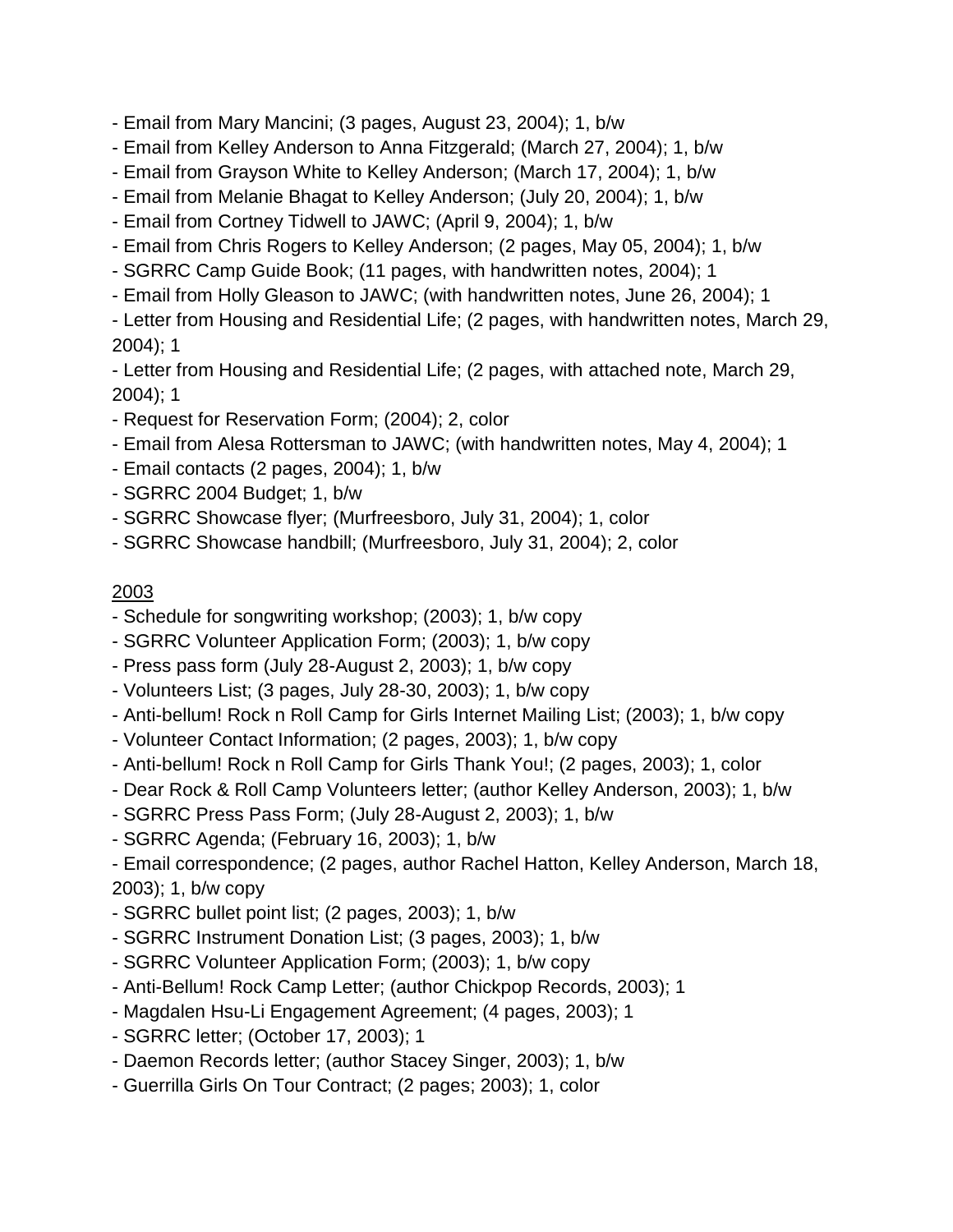- MTSU Application for Use of Facilities; (2003, note attached to page); 1, b/w copy
- SGRRC letter to campers and parents; (4 pages, 2003); 1, b/w
- Thank you card; (author Madalen, Dale); 1, color
- SGRRC email; (author Dr. Carol Ann Baily, June 26, 2003); 1, b/w copy
- SGRRC pamphlet; (July 28 August 2, 2003); 3, color
- Press Pass Form; (July 28 August 2, 2003); 1, b/w copy

#### Undated

- Thank you card; (authored by Cortney, Eli, and Hunter Tidwell);
- Sealed envelope containing unknown manuscripts; 1
- YEAH programs business card; 3; color
- Rock Blok Volunteer Application; 1; b/w copy
- YEAH Strategic Business Plan; 1; color
- What do I do with all these sources? Flyer; 1, b/w
- Guest List/VIP; 1, b/w copy
- YCAC Personal Health History Form; 1, b/w copy
- YEAH Strategic Business Plan Cover; 1, b/w copy
- GRCA Contact List; 1, b/w copy
- Volunteers Contact Information; 1, b/w copy
- SGRRC Murfreesboro Volunteer Application; (3 pages); 1, b/w copy
- YEAH General Organization Information Memo; (2 pages); 1, b/w copy
- SGRRC Murfreesboro Pre-Camp Volunteer Application; 1, b/w copy
- YEAH List of Resources Available; 1, b/w copy
- YEAH Street Team logo image; 1, b/w copy
- Keyboard & Electronic Music contact; (author unknown, handwritten on back); 1, b/w copy
- DIY Arts & Crafts contact; 1, b/w copy
- Instrument Instruction Class form; 1, b/w copy
- Workshop Class form; 1, b/w copy
- SGRRC business card; (Anna Fitzgerald); 1, color
- Rock Blok brochure; (2 pages); 1, b/w copy
- YCAC logo and flyer; 1, b/w copy
- YCAC Contact memo; 1, b/w copy
- SGRRC mailing envelope; 1, color
- Instrument Groups memo; 1, b/w
- SGRRC/YCAC/YEAH Workshops flyer; 1, b/w
- What's a Record Label? Memo; (3 pages); 1, b/w
- SGRRC Anna Fitzgerald business card; 1, color
- SGRRC Courtney Wood business card; 1, color
- Statement of Understanding/Agreement contract; (2 pages); 1, b/w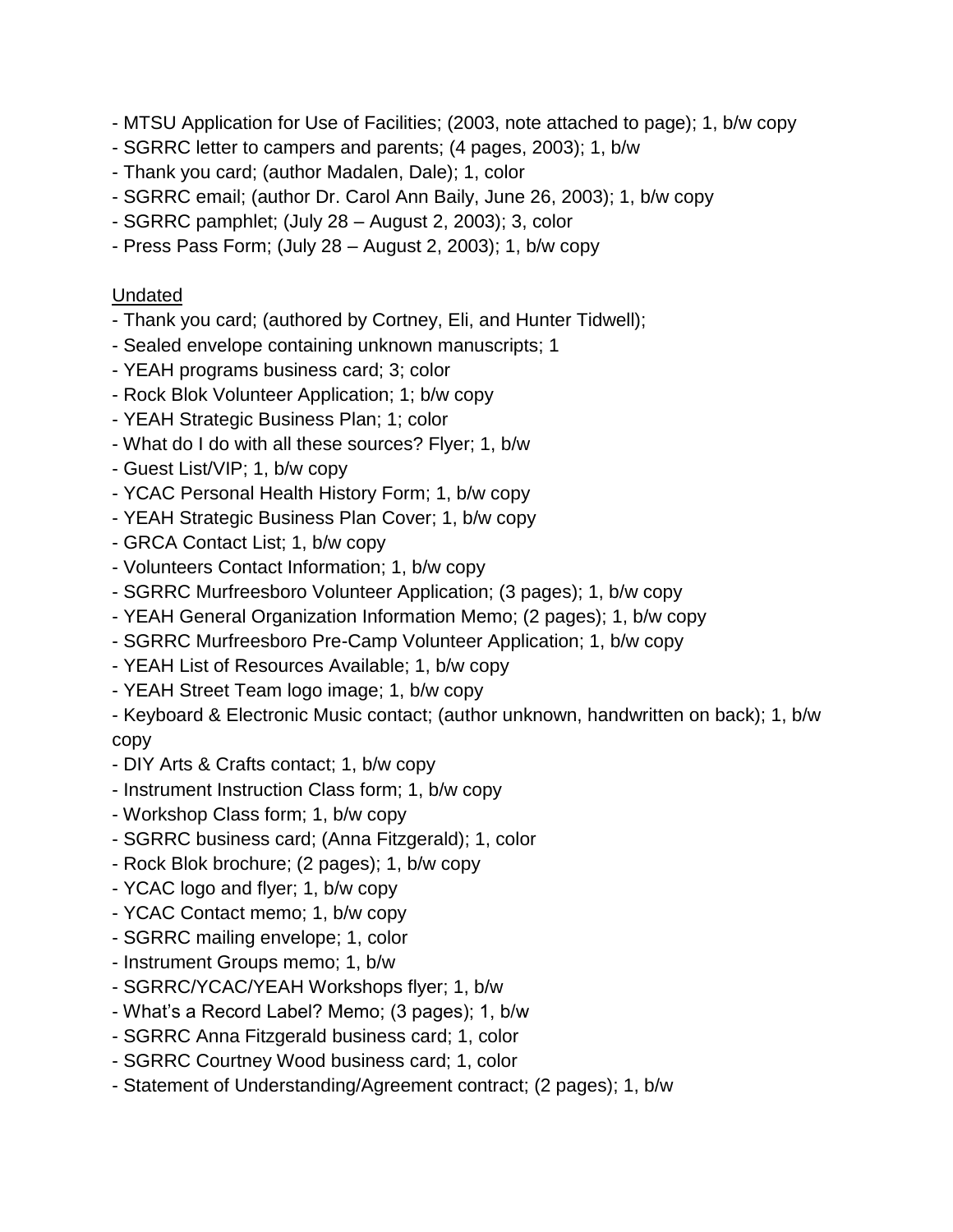- SGRRC Parent/Guardian Permission form; (3 pages); 1, color
- SGRRC Personal Health History form; 1, b/w
- Waiver of Liability form; 1, b/w
- YEAH/SGRRC Personal Health History form; 1, b/w
- SGRRC Contract; 1, b/w
- YEAH/SGRRC Personal History and Emergency Medical Information form; 1, b/w
- Dear Campers, Parents, and Volunteers letter; 1, color
- Hey Ladies… flyer; 1, color
- Waiver of Liability and Hold Harmless Agreement; (3 pages); 1, b/w
- Recap of Volunteer Guidelines; 1, b/w
- SGRRC Safety Guidelines; 1, b/w
- Instrument Groups; 1, b/w
- SGRRC Camp Guidebook Advertising Price List; 1, b/w copy
- Empowerment Workshops; 1, color
- YEAH Affiliations and Partners flyer; 1, color
- YEAH List of Resources Available flyer; (2 pages); 1, color
- SGRRC Sponsorship Opportunities; 1, b/w
- SGRRC donation need list; 2, b/w
- Workshop Class/Instrument Instruction Class schedule; 1, b/w
- USA Background Search greeting card; 1, color
- Workshop Schedule; 1, b/w
- Instrument Group Schedule; (2 pages); 1, b/w
- Envelope w/YEAH newsletter; 1, color
- Dream Big! Bookmark; 1, color
- Volunteer Info: for SGRRC; (July 25 30); 1, color
- Promotions: Making an Impact at Retail; (2 pages); 1, b/w
- SGRRC Call Log; 1, b/w
- SGRRC Weekly To-Do List; 1, b/w
- SGRRC Workshop/Instructors schedule; 1, b/w
- Sound Check Schedule; (Rage Against the Mom-Chine…); 1, b/w
- Sound Check Schedule; (Try a Little Harder…); 1, b/w
- YEAH Artist Agreement; 1, b/w
- Instrument Instruction Class; (2 pages); 1, color
- YEAH Dear Local Business Owner letter; 1, color
- SGRRC Hip-Hop/Rap Workshop Lesson Plan; (author Tiffany Minton; 7 pages); 1, b/w
- Hip-Hop/Rap Workshop Lecture Notes; (*Ladies First?*; 4 pages); 1, b/w
- Hip-Hop/Rap Workshop Lecture Notes; (*Musical and Aesthetic Roots*; 4 pages); 1, b/w
- Hip-Hop/Rap Workshop Lecture Notes; (*Golden Age of MC-ing*; 3 pages); 1, b/w
- Hip-Hop/Rap Workshop Lecture Notes; (*Islamic Rap*; 3 pages); 1, b/w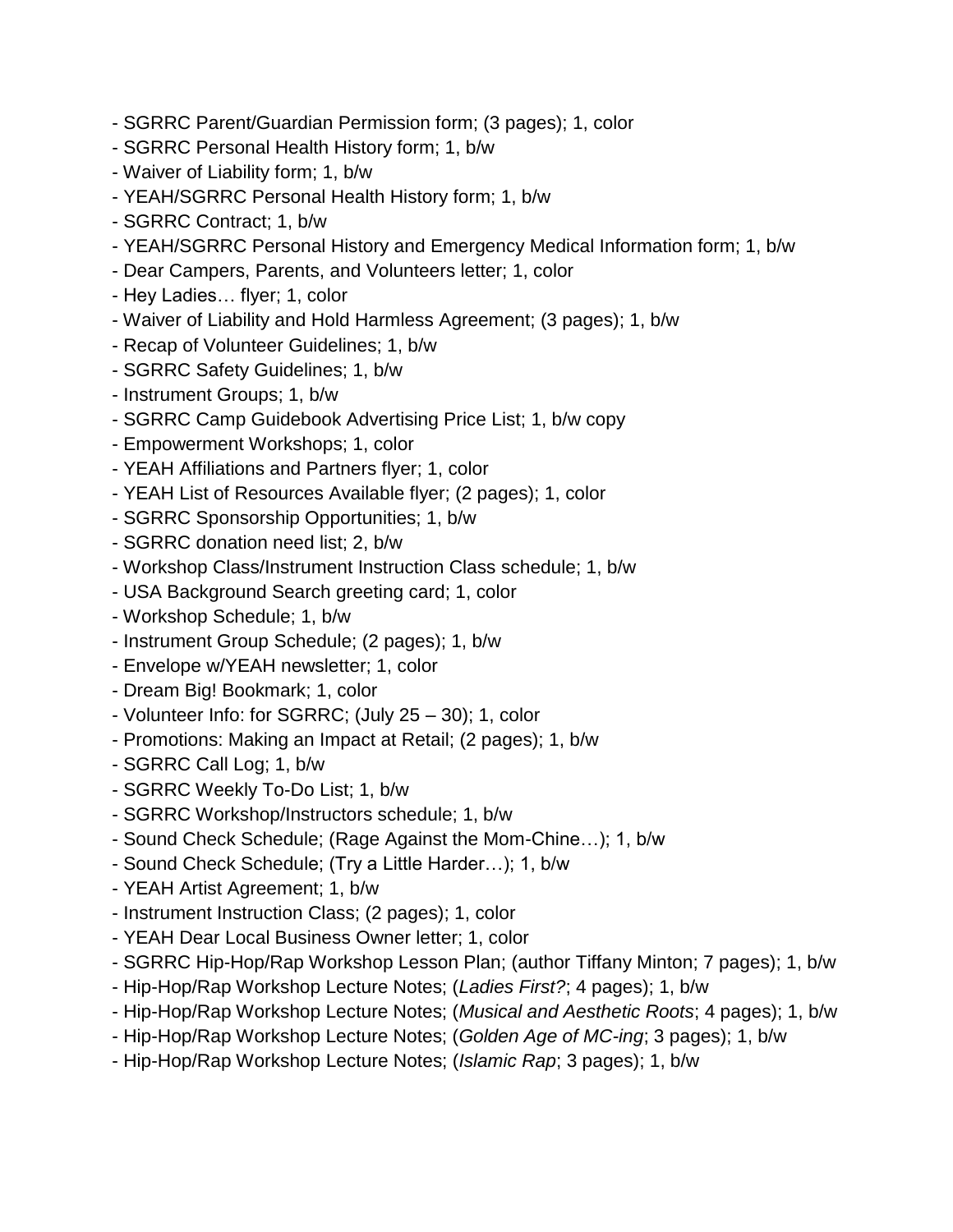- Hip-Hop/Rap Workshop Lecture Notes; *(*author Tiffany Minton, handwritten; 4 pages); 1, b/w

- Queen Latifah "U.N.I.T.Y." lyrics; 1, b/w

- *Droppin' Science* (5 pages); 1, b/w copy

- "Fly-Girls, Bitches, and Hoes: Notes of a Hip-Hop Feminist"; 1, b/w copy

- Hip-hop Music and Culture Class notes; (Spring 2009; 7 pages); 1, b/w

- NYCRC Lesson Plan; (author Tiffany Minton; 5 pages); 1, b/w

- SGRRC Herstory Bingo Boards; (author Tiffany Minton; 9 pages); 1, b/w

- SGRRC Herstory Herstory Guide Lecture Notes…; (author Tiffany Minton, 6 pages); 1, color

- Resource zine for wellness...; 1, color

### **Box 4 Administrative Records** (Audio/Visual Materials)

- Anna Fitzgerald on SGRRC; (2:30); 1, CD-R

- Rock Blok; (December 2009); 1, CD-R
- SGRRC Showcase; (Siegel High, 2011); 2, DVD-R
- SGRRC 2007 and 2008; 1, CD-R
- SGRRC 2008 Showcase; 1, DVD-R
- SGRRC Showcase; (August, 2006); 1, DVD-R
- Chris is Bored/YEAH Film Class; (May, 2010); 1, DVD-R
- Knecht, SGRRC Showcase; (2007); 1, DVD-R
- SGRRC Showcase; (2010), 1, DVD

- SGRRC Showcase; (August 1, 2009); 1, DVD

### **Box 5 Camp Created Materials**

2019

-SGRRC Guidebook; 1, color

-Southern Girls Showcase Playbill; (Murfreesboro, July 29, 2019), 1, b/w copy

2018

-SGRRC Guidebook; (July 9-14, 2018); 1, color

### 2017

- Ladies Rock Camp Spring Showcase handbill; (2017), 1, color

- SGRC Guidebook; ("15 Years"; July 24-29, 2017), 1, b/w copy
- TNTRC showcase handbill; (Nashville, July 22, 2017), 2, b/w copy
- TNTRC camper zine; (Murfreesboro, Jun 19-23), 2, color
- Tennessee Teens showcase handbill, (Murfreesboro, Summer, 2017), 2, b/w copy

### 2016

- SGRC Guidebook, original; 1, color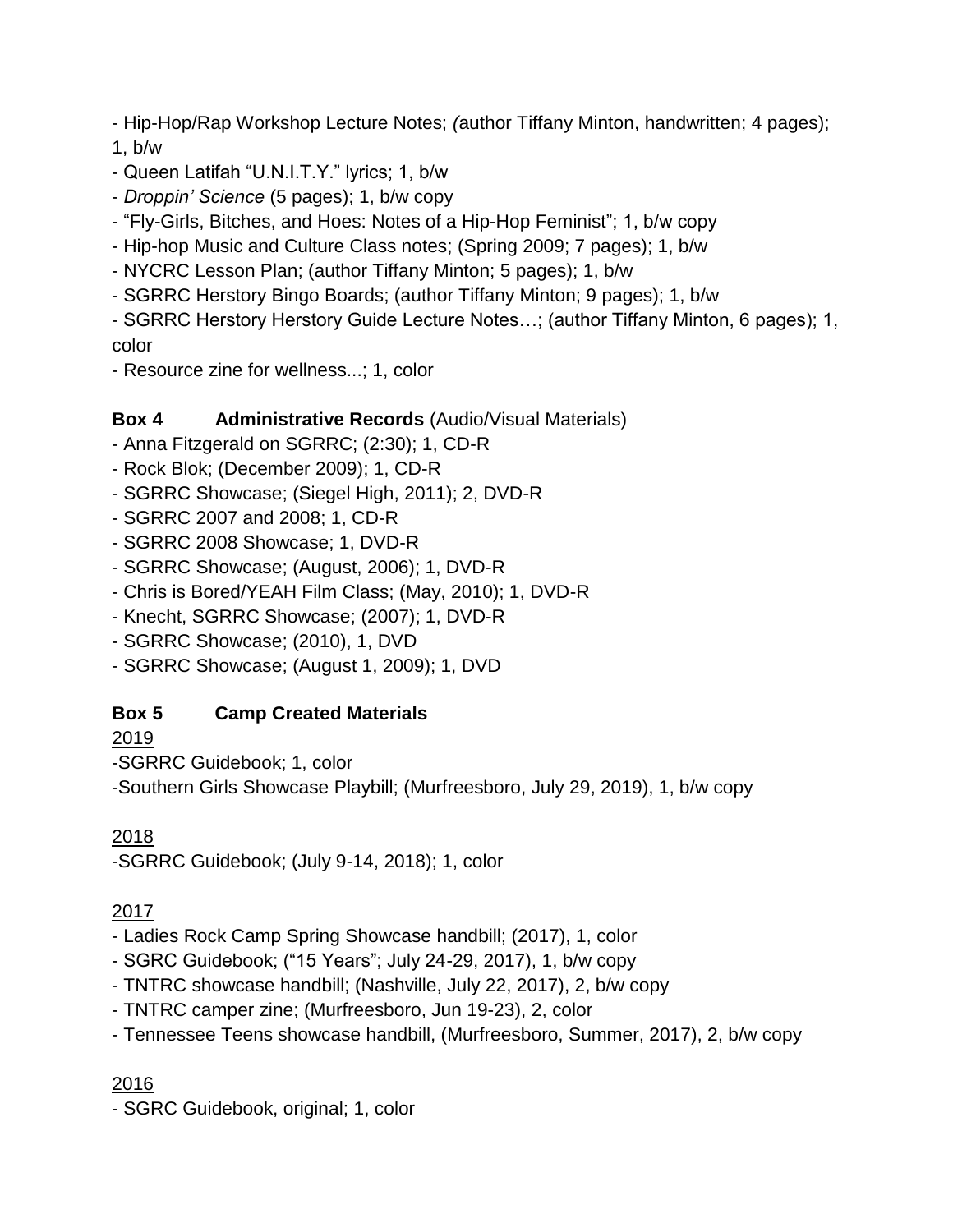- SGRC Guidebook; 3, b/w copy
- SGRC showcase handbill; (Murfreesboro, July 30, 2016); 2, b/w copy
- SGRC showcase handbill; (Nashville, July 16, 2016); 2, b/w copy
- TNTRC Guidebook; (Vanderbilt University, July 18-23, 2016); 1, b/w copy

- -SGRRC camper-made zine; 2, b/w copy
- -SGRRC Guidebook, original; (Nashville, July 6-11, 2015), 1, color

### 2014

- O, Summer SGRRC 2014 CD-R; 1
- NYCRC Guidebook; 1, color
- SGRRC camper-made zine; 2, b/w copy
- SGRRC camper-made zine; 1, color copy
- SGRRC camper-made zine, original; 1, color copy
- SGRRC Guidebook; (July 21-25), 4, b/w copy

### 2013

-TNTRC showcase playbill; (Murfreesboro, June 21, 2013); 1, b/w copy

-TNTRC Guidebook, original; (Nashville, June 24-28, 2013); 1, color

#### 2012

- TNTRC Guidebook; (University School of Nashville, June 25-30); 2, color
- SGRRC 10 Year Anniversary Showcase handbill; (Jul 28, 2012); 1, color
- SGRRC Guidebook; (Murfreesboro, July 23-28, 2012); 3, color
- SGRRC camper-made zine; (Murfreesboro, July 23-28, 2012); 2, color
- SGRRC Guidebook; 1, color
- SGRRC Showcase Program; 2, color
- SGRRC camper-made zine; color copy; 2, color
- SGRRC Coupon; (July 28, 2012); 1, color

- SGRRC Guidebook; (July 25-30, 2011), 2, color
- TNTRC showcase playbill; (July 16, 2011), 1, color
- TNTRC Guidebook; (July 11-16, 2011); 1, color
- Collection of photographs of campers, 21
- SGRRC screen printed postcard; (2011); 1, color
- SGRRC Showcase playbill; (July 30, 2011); 1, color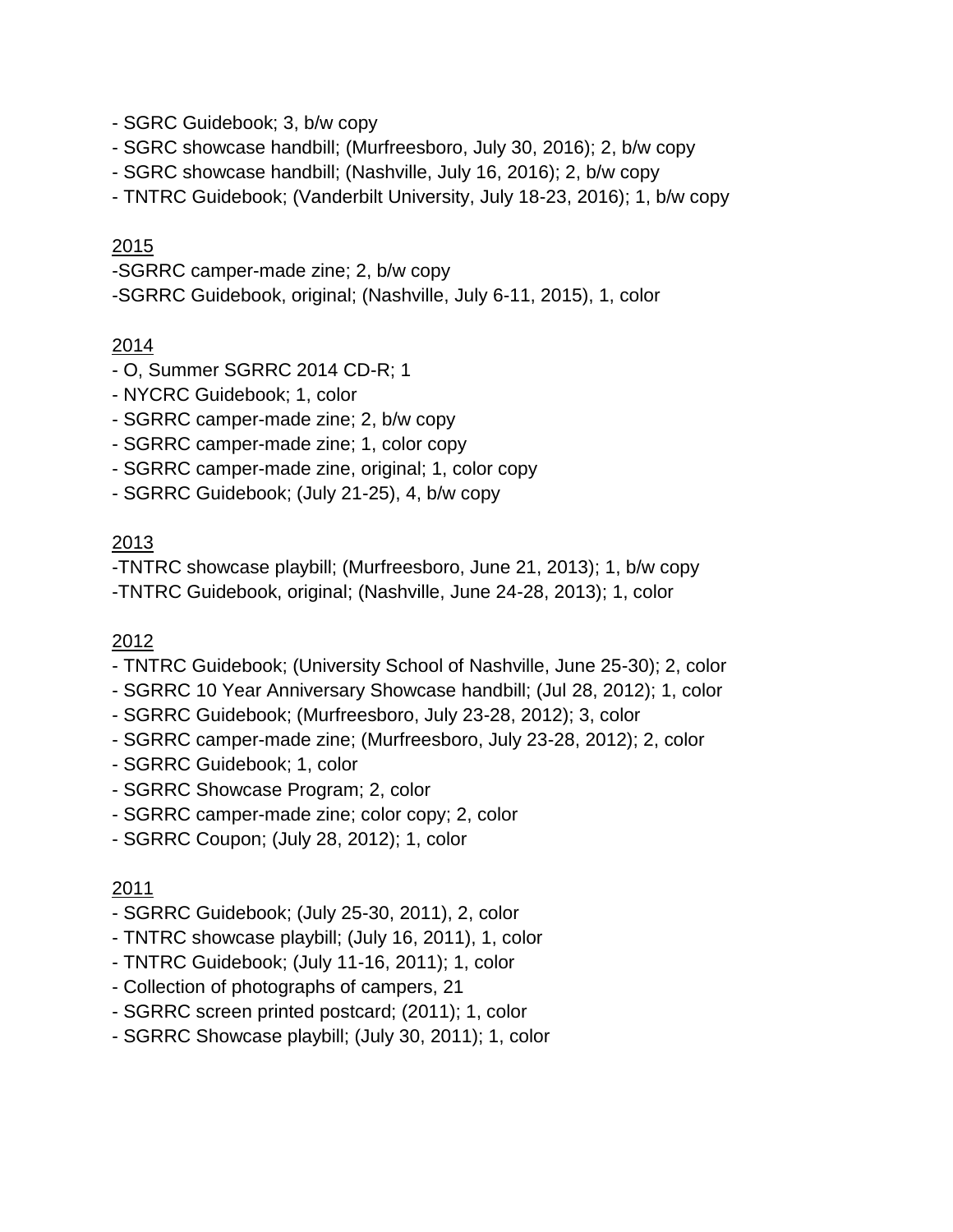- SGRRC Guidebook; (July 26-30, 2010), 3, color
- CD-R ("Recording Workshop," 2 tracks), 1
- SGRRC Showcase Handbill; 5, color, pink
- SGRRC Showcase Handbill; 2, color, blue
- SGRRC camper-made zine; color copy; 6, color
- SGRRC Setlist; (Take the Power Back!; handwritten, includes yellow sticky note), 1
- SGRRC Setlist; (The Worsties; handwritten, includes yellow sticky note), 1
- SGRRC volunteer lanyard card; (Kelley Anderson, 2010); 1, color
- TNTRC Guidebook; (June 21-25, 2010); 1, color
- The Remains poster; (TNTRC 2010); 1, b/w
- The Remains poster; (TNTRC 2010); 1, color

### 2009

- Rock Blok Showcase handbill; (May 9, 2009), 1, color
- SGRRC zine, original, folded; 1, color
- SGRRC zine cover page, original; 1, color
- SGRRC zine insert page, original; 1, color
- SGRRC zine, copy; 1, color
- SGRRC Anna Fitzgerald Certificate; (2009); 1, b/w copy
- SGRRC Guidebook; (Murfreesboro, July 27 July 31, 2009); 1, color

#### 2008

- SGRRC Volunteer Pocket Guide layout; (MTSU, July 15-19, 2008); 1, b/w copy
- SGRRC Showcase Handbill (Murfreesboro, Tucker Theatre, July 19, 2008); 2; b/w
- SGRRC Guidebook; (Memphis, August 5-9, 2008); 1 color
- SGRRC camper-made zine; (Memphis); 2; color
- SGRRC camper-made zine; (Murfreesboro); 6; color
- SGRRC Guidebook; (Murfreesboro, July 15-19, 2008); 3, color
- CD-R ("Belle House Fundraiser")
- CD-R ("SGRRC Showcase," 14 tracks); 3
- SGRRC lanyard, blank; (2008), 1
- Volunteer Pocket Guide; (July 14 19, 2008); 1, color
- Campers and volunteers photo; (2008); 1, photograph, color

- SGRRC Showcase handbill (Memphis, Gibson guitar Factory, June23, 2007); 1, color
- SGRRC Showcase handbill (MTSU, Tucker Theatre, July 21, 2007); 1, color
- SGRRC Guidebook; (Murfreesboro); 2, color
- SGRRC Guidebook; (Memphis); 1, color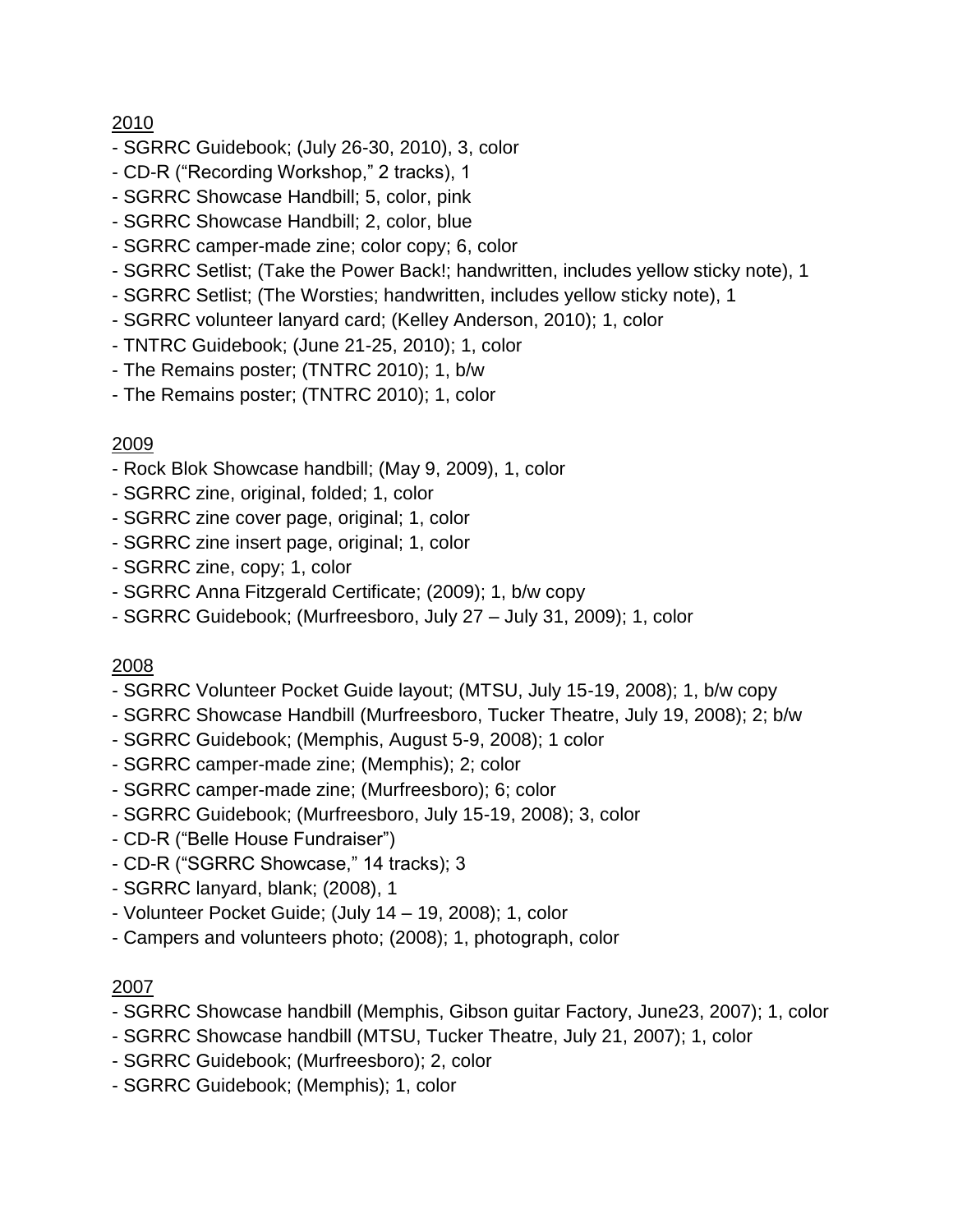- SGRRC camper-made zine; (Murfreesboro); 1; b/w copy

- SGRRC camper-made zine; (Memphis); 1; color copy

- Girls Rock & Roll Lunch Ticket (Murfreesboro, The Grill; July 20, 2007); 2, color

- SGRRC camper-made Showcase poster; (artist Lauren, Tucker Theatre, July 21, 2007); 1, color

- SGRRC camper-made Showcase poster; (artist unknown, Tucker Theatre, July 21, 2007); 1, color

- SGRRC camper-made Showcase poster; (artist Osha Shireman, Tucker Theatre, July 21, 2007); 1, color

- SGRRC camper-made Showcase poster; (artist unknown, Tucker Theatre, July 21, 2007); 1, color

- SGRRC camper-made Showcase poster; (artist Tara WR, Tucker Theatre, July 21, 2007); 1, color

- SGRRC camper-made Showcase poster; (artist MH, Tucker Theatre, July 21, 2007); 1, color

- SGRRC camper-made poster; (artist Aluminators, Tucker Theatre, July 21, 2007); 1, color

- SGRRC camper-made Showcase poster; (artist Alyssa Schul, Tucker Theatre, July 21, 2007); 1, color

- SGRRC camper-made poster; (artist shelovesmenot, Tucker Theatre, July 21, 2007); 1, color

- Misc. pictures of SGRRC Memphis; (9 photos); color

- SGRRC Pocket Guide; (Murfreesboro, 2007); 1, color

### 2006

- SGRRC Guidebook; (Murfreesboro); b/w

- CD-R ("SGRRC 2006 Showcase; Audio cd ½; 8/5/06; [goosetrax06@yahoo.com;](mailto:goosetrax06@yahoo.com) A Bucket City Mobile Sound Production by Stephen Trageser"); 2

- CD-R ("SGRRC 2006 Showcase; Audio cd 2/2; 8/5/06; [goosetrax06@yahoo.com;](mailto:goosetrax06@yahoo.com) A Bucket City Mobile Sound Production by Stephen Trageser"); 2

- DVD-R ("SGRRC Showcase, August 2006")

- DVD-R ("SGRRC Showcase, August 2006; Also includes uncut/unmixed 44.1/24 source files"); 2

- SGRRC Showcase Ticket; 3, color
- SGRRC Showcase handbill; 3, b/w
- CD-R; ("SGRRC WMTS 88.3 FM 2005; Radio Workshop with Girls; 8/5/05)
- SGRRC Meet and greet postcard; 3, color
- SGRRC Guidebook; (Murfreesboro); 3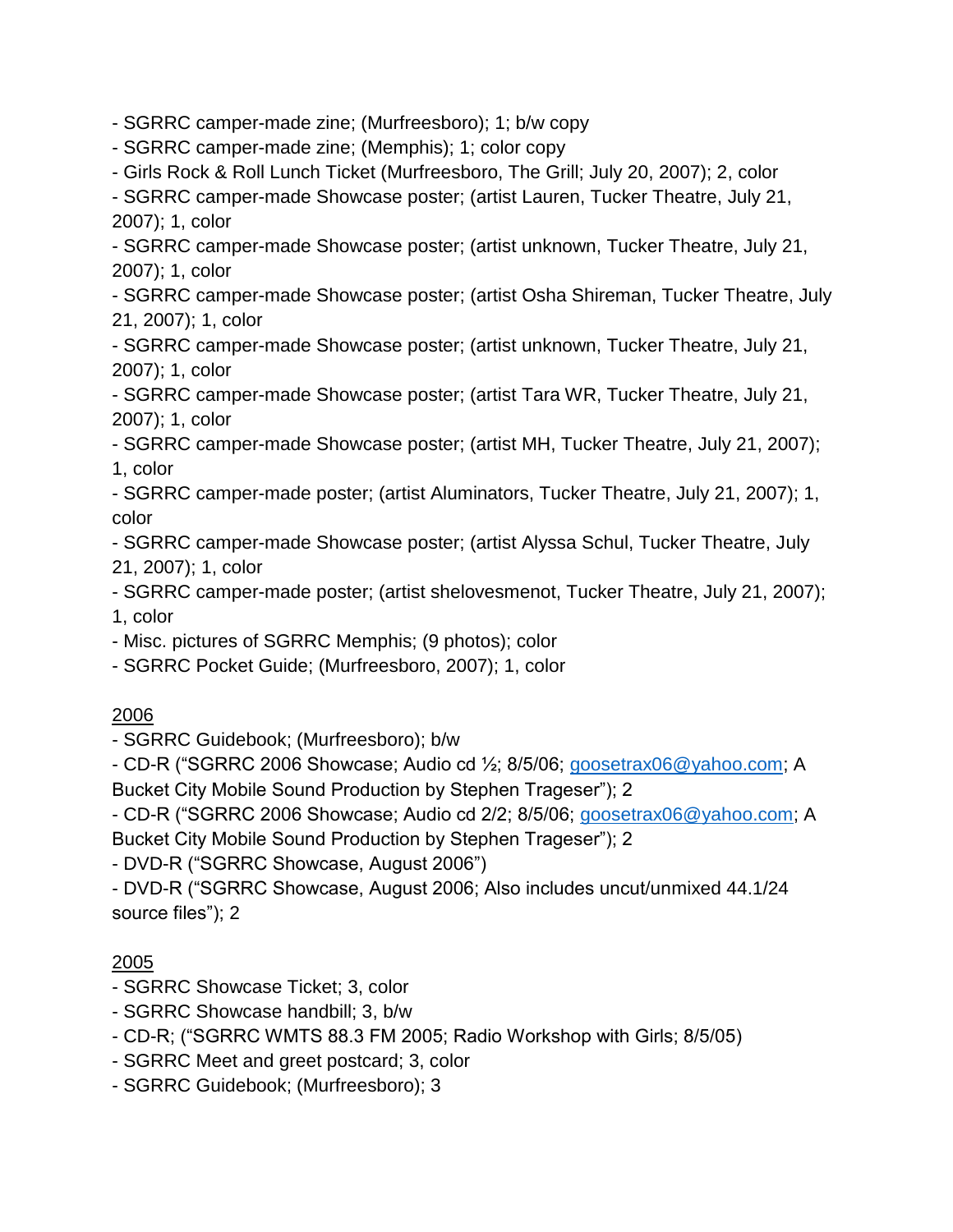- SGRRC camper-made zine, color copy

#### 2004

-packet of photographs from Walmart; includes 11 photographs and 4 CD's with "Showcase band shots"

- SGRRC Showcase Playbill (Murfreesboro); 6; b/w

- SGRRC Guidebook; (Murfreesboro); 2

- SGRRC camper-made zine; 2; b/w copy

- SGRRC camper-made zine; original

-SGRRC Showcase poster official; (8.5x11); (MTSU, Murfreesboro; July 31); 1, color

- -SGRRC Showcase poster official; (handbill); (MTSU, Murfreesboro; July 31); 2 color
- Volunteer Pocket Guide, original
- Volunteer Pocket Guide, b/w copy; 3
- SGRRC camper band, It Burns; (photograph); 1, color
- SGRRC camper band, Banjax Ab Oro; (photograph); 1, color
- SGRRC camper band, Panda Penitentiary; (photograph); 1, color

- SGRRC camper band, Kevin's Flesh Eating Femmebot Dance Party; (photograph); 1, color

- SGRRC camper band, Tigerlil; (photograph); 1, color
- SGRRC camper band, Everin; (photograph); 1, color
- SGRRC camper band, Pop Syndicate; (photograph); 1, color
- SGRRC camper band, Your Mom's Concept; (photograph); 1, color
- SGRRC camper band, The Swe- Sticky Papers; (photograph); 1, color
- SGRRC Camp Photos Misc.; (unidentified, 19 photographs); color
- SGRRC Volunteer Guide; (July 26-31, 2004); 1, color

### 2003

- SGRRC Guidebook; (Murfreesboro); 2
- SGRRC camper-made zine; b/w copy
- SGRRC brochure; 1; b/w/
- Recognizing Chords in Tonal Music; (2003); 1, b/w
- Guitar chord tabs; (handwriting on the back; 2003); 1, b/w
- Emily Espinel photograph; (August 2, 2003); 1, color

#### Undated

- SGRRC camper-made zine; 2; b/w copy
- SGRRC camper-made zine; 1; b/w copy
- Camper Bands 'Zine insert; 1, color
- Los Libros del Futuro flyer; 1, b/w copy
- Los Libros del Futuro flyer; ("como vivir una vida major"); 1, b/w copy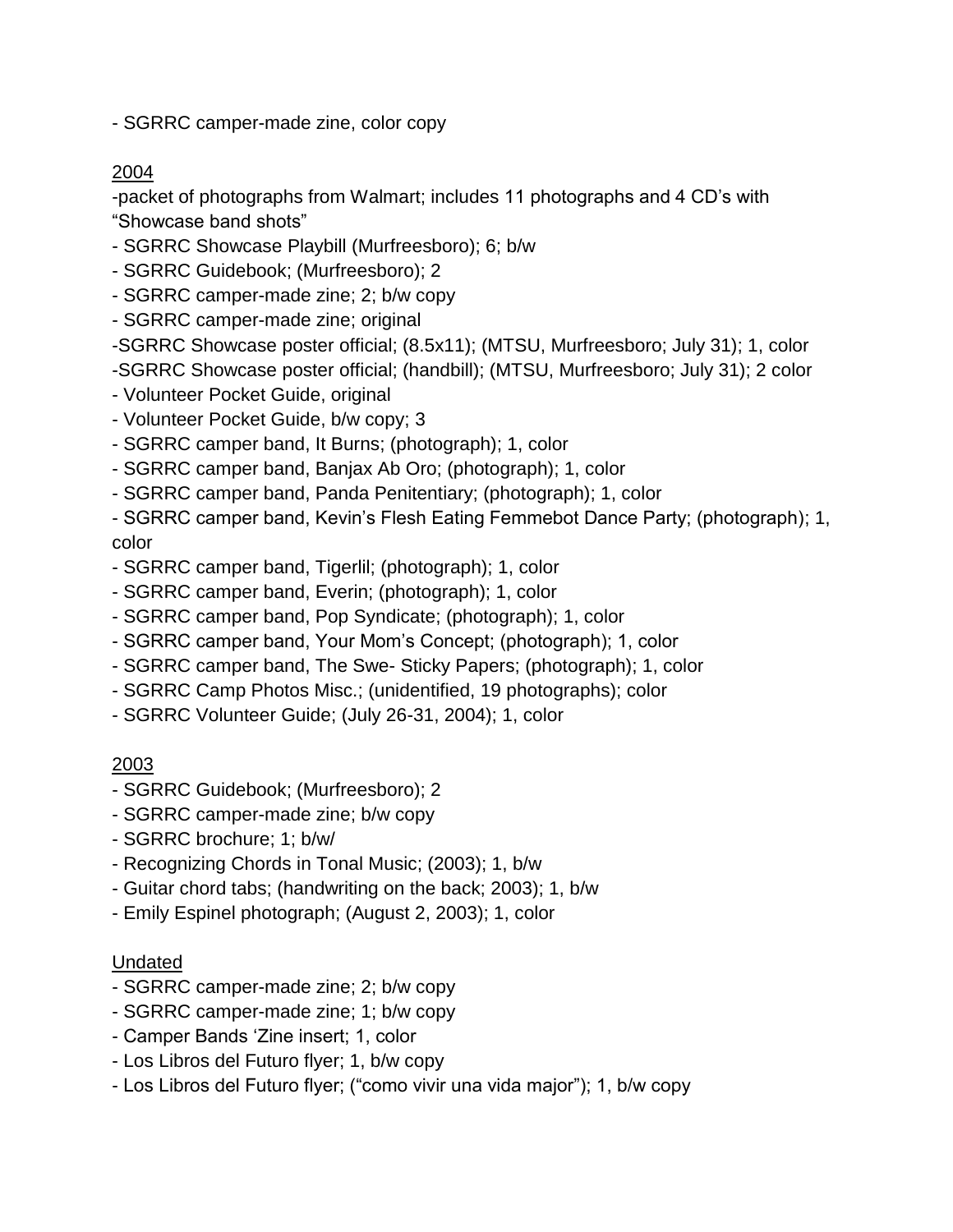- TNTRC camp zine, original (Central Magnet School, June 9-13); 1, color

- Trauma-informed care, consent and talking zine; 1, color
- TNTRC camp zine (Central Magnet School, June 9-13); 1, b/w copy
- Herstory zine; 1, b/w copy
- S.G.R.R.C. Herstory Mix; (mix cd sleeve); (created by Tiffany Minton); 1, b/w

- Punk Rock Fem-inism rules okay, Bikini Kill Feb. 14, 1991 zine; (reproduction by Allison Wolfe); 1, b/w copy

- The Combustibles flyer copy; 1, b/w copy
- Blue robot screen print; 1, color
- Turntablism drawing; 1, b/w
- 4 campers on the stage photo; 1, b/w
- Y.E.A.H. Rock & Roll Camps! Volunteer Pocket Guide; 1, color
- SGRRC Camp Created Zine; ("Girls To The Front"); 1, color
- Hot Topic is Not Punk Rock! Poster; 1, color
- "Skinny Jeans and the Tall Socks" original lyrics; 1, color
- "Backstabber" original lyrics (author The Golden Liars; 2 pages), 1, b/w

# **Box 6 Camp Created Materials**

- TNTRC t-shirt; (gold and white); 1, color
- SGRRC t-shirt; (2011, yellow, blue, and brown; small); 1, color
- SGRRC t-shirt; (2011, grey, blue, and brown; medium); 1, color
- TNTRC t-shirt; (2011, orange, yellow, black; small); 1, color
- NYCRC t-shirt; (2011, black and white); 1, color
- NYCRC t-shirt; (2011, black and white); 1, color
- SGRRC t-shirt; (blue, black, white, and silver; large); 1, color
- Ladyfest Music City t-shirt; (white and orange; x-large); 1, color
- SGRRC t-shirt; (purple, black, white, and gold; 10/12); 1, color
- SGRRC t-shirt; (10-year Anniversary, red and white; small); 1, color
- SGRRC t-shirt; (black, red and white; large); 1, color
- SGRRC t-shirt; (green, white and black; small); 1, color
- SGRRC t-shirt; (black, red and white; small); 1, color
- SGRRC t-shirt; (brown, blue, black and white; small); 1, color
- SGRRC t-shirt; (blue, pink, and silver; small); 1, color
- SGRRC t-shirt; (yellow and red; x-small); 1, color
- NYCRC t-shirt; (blue and black); 1, color

# **Location:**

All manuscript materials are located in the special collections storage area filed by accession number.

Digital materials are housed on the internal CPM server.